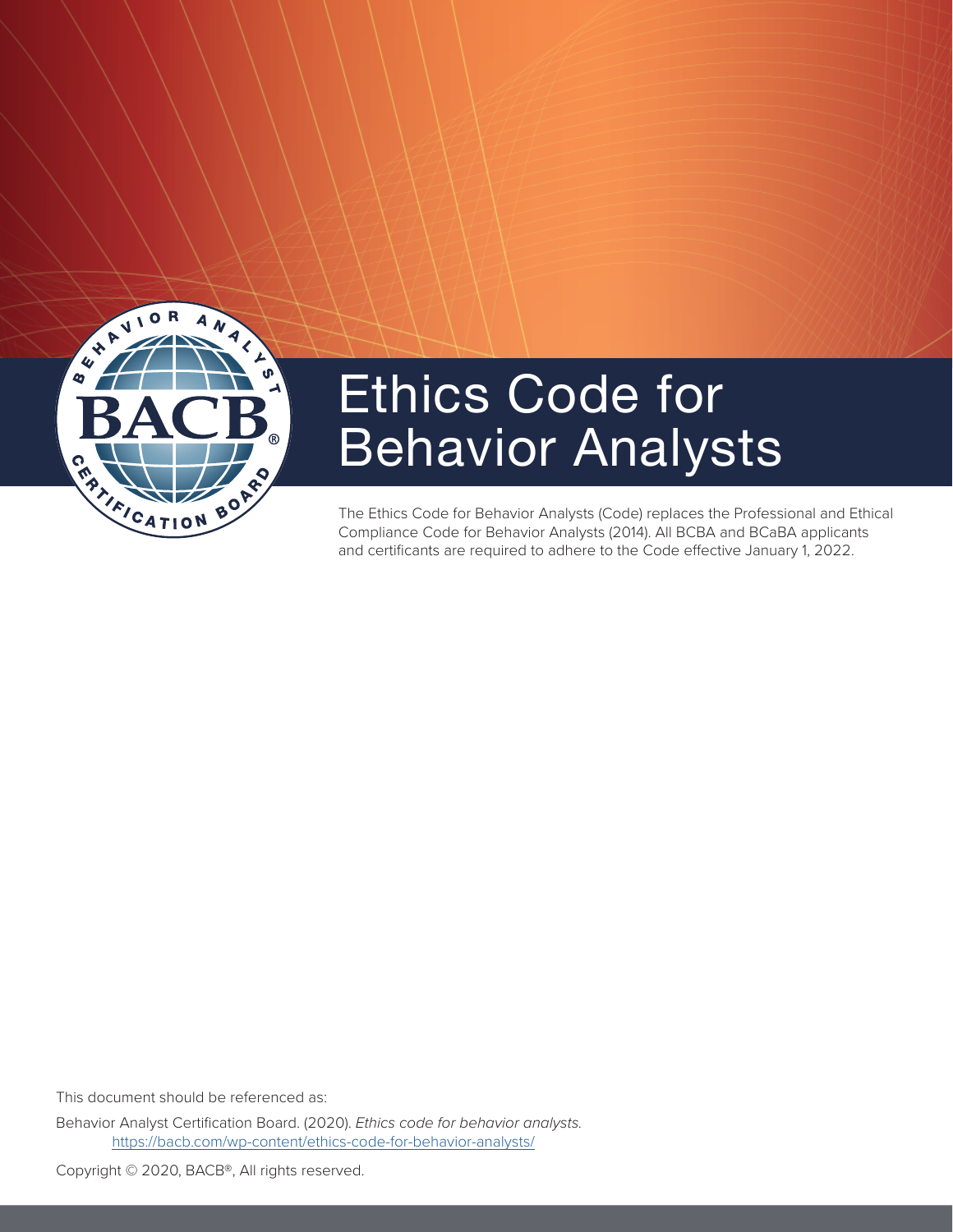# Table of Contents

| 1.02 Conforming with Legal and Professional Requirements 9      |  |
|-----------------------------------------------------------------|--|
|                                                                 |  |
|                                                                 |  |
|                                                                 |  |
|                                                                 |  |
|                                                                 |  |
|                                                                 |  |
|                                                                 |  |
| 1.10 Awareness of Personal Biases and Challenges  9             |  |
|                                                                 |  |
|                                                                 |  |
|                                                                 |  |
|                                                                 |  |
|                                                                 |  |
|                                                                 |  |
|                                                                 |  |
|                                                                 |  |
|                                                                 |  |
|                                                                 |  |
|                                                                 |  |
|                                                                 |  |
| 2.06 Accuracy in Service Billing and Reporting11                |  |
|                                                                 |  |
|                                                                 |  |
|                                                                 |  |
|                                                                 |  |
|                                                                 |  |
| 2.13 Selecting, Designing, and Implementing Assessments 12      |  |
| 2.14 Selecting, Designing, and Implementing Behavior-           |  |
| 2.15 Minimizing Risk of Behavior-Change Interventions12         |  |
| 2.16 Describing Behavior-Change Interventions                   |  |
|                                                                 |  |
| 2.18 Continual Evaluation of the Behavior-Change Intervention12 |  |
| 2.19 Addressing Conditions Interfering with Service Delivery 12 |  |
|                                                                 |  |
|                                                                 |  |
|                                                                 |  |
|                                                                 |  |
|                                                                 |  |
|                                                                 |  |

| 3.08 Responsibility to the Client with Third-Party Contracts    |  |
|-----------------------------------------------------------------|--|
| 3.09 Communicating with Stakeholders About Third-Party          |  |
|                                                                 |  |
|                                                                 |  |
|                                                                 |  |
|                                                                 |  |
|                                                                 |  |
|                                                                 |  |
|                                                                 |  |
| Section 4-Responsibility to Supervisees and Trainees15          |  |
| 4.01 Compliance with Supervision Requirements15                 |  |
|                                                                 |  |
|                                                                 |  |
|                                                                 |  |
|                                                                 |  |
|                                                                 |  |
|                                                                 |  |
|                                                                 |  |
|                                                                 |  |
| 4.10 Evaluating Effects of Supervision and Training16           |  |
|                                                                 |  |
|                                                                 |  |
|                                                                 |  |
| 5.01 Protecting the Rights of Clients, Stakeholders,            |  |
|                                                                 |  |
|                                                                 |  |
|                                                                 |  |
|                                                                 |  |
|                                                                 |  |
| 5.07 Soliciting Testimonials from Current Clients               |  |
| 5.08 Using Testimonials from Former Clients for Advertising  17 |  |
| 5.09 Using Testimonials for Nonadvertising Purposes17           |  |
|                                                                 |  |
| 5.11 Using Digital Content in Public Statements 17              |  |
|                                                                 |  |
| 6.01 Conforming with Laws and Regulations in Research 17        |  |
|                                                                 |  |
|                                                                 |  |
|                                                                 |  |
|                                                                 |  |
|                                                                 |  |
| 6.07 Conflict of Interest in Research and Publication 18        |  |
|                                                                 |  |
|                                                                 |  |
| 6.10 Documentation and Data Retention in Research               |  |
|                                                                 |  |
|                                                                 |  |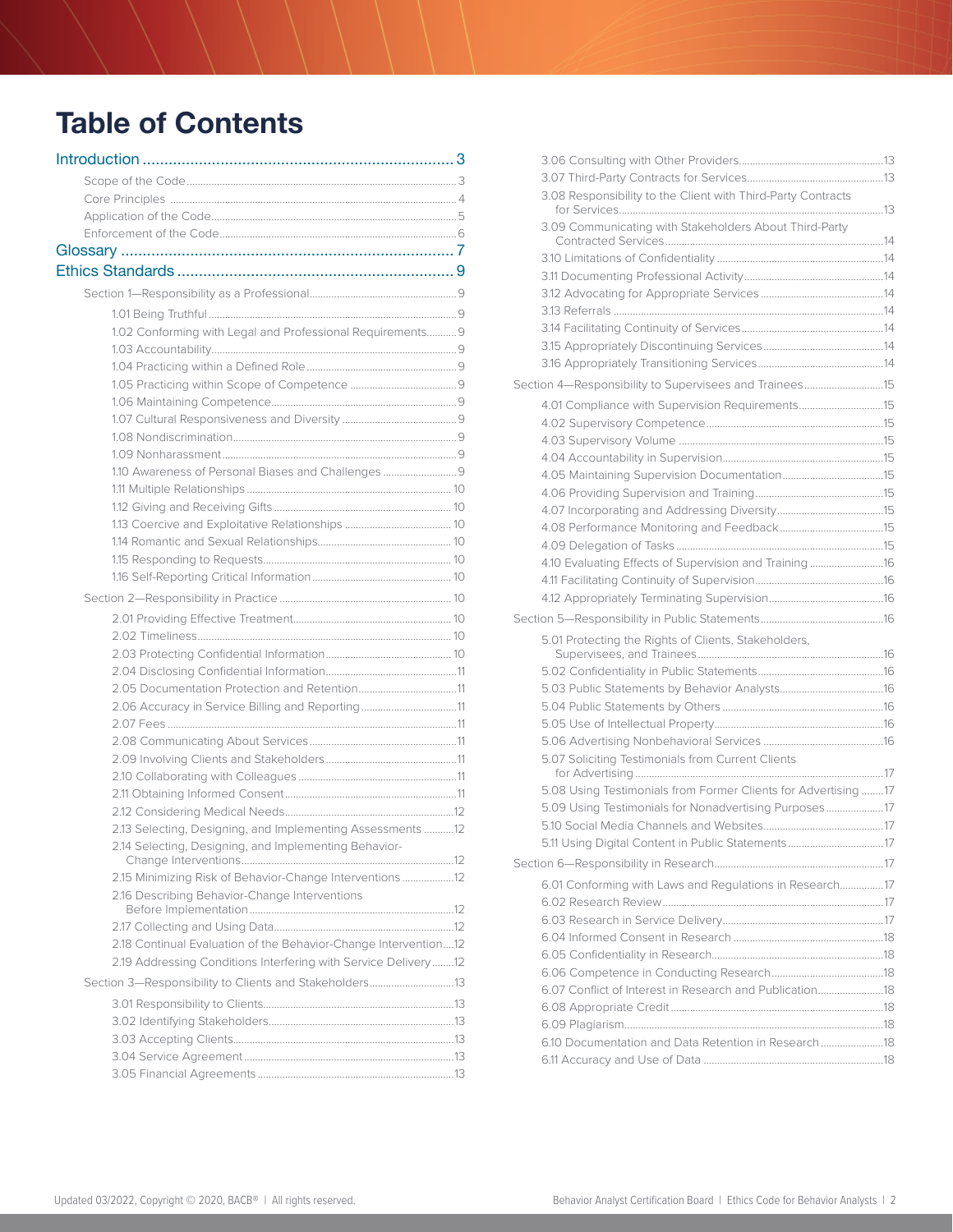# <span id="page-2-0"></span>Introduction

As a diverse group of professionals who work in a variety of practice areas, behavior analysts deliver applied behavior analysis (ABA) services to positively impact lives. The Behavior Analyst Certification Board® (BACB®) exists to meet the credentialing needs of these professionals and relevant stakeholders (e.g., licensure boards, funders) while protecting ABA consumers by establishing, disseminating, and managing professional standards. The BACB facilitates ethical behavior in the profession through its certification eligibility and maintenance requirements, by issuing the ethics standards described in this document, and by operating a system for addressing professional misconduct.

The Ethics Code for Behavior Analysts (Code) guides the professional activities of behavior analysts over whom the BACB has jurisdiction (see *Scope of the Code* below). The Code also provides a means for behavior analysts to evaluate their own behavior and for others to assess whether a behavior analyst has violated their ethical obligations. An **introduction** section describes the scope and application of the Code, its core principles, and considerations for ethical decision making. The core principles are foundational concepts that should guide all aspects of a behavior analyst's work. The introduction is followed by a **glossary** that includes definitions of technical terms used in the Code. The final section includes the **ethics standards**, which are informed by the core principles. The standards are organized into six sections: 1) Responsibility as a Professional, 2) Responsibility in Practice, 3) Responsibility to Clients and Stakeholders, 4) Responsibility to Supervisees and Trainees, 5) Responsibility in Public Statements, and 6) Responsibility in Research.

#### Scope of the Code

The Code applies to all individuals who hold Board Certified Behavior Analyst® (BCBA®) or Board Certified Assistant Behavior Analyst® (BCaBA®) certification and all individuals who have completed an application for BCBA or BCaBA certification. For the sake of efficiency, the term "behavior analyst" is used throughout this document to refer to those who must act in accordance with the Code. The BACB does not have separate jurisdiction over organizations or corporations.

The Code applies to behavior analysts in all of their professional activities, including direct service delivery, consultation, supervision, training, management, editorial and peer-review activities, research, and any other activity within the ABA profession. The Code applies to behavior analysts' professional activities across settings and delivery modes (e.g., in person; in writing; via phone, email, text message, video conferencing). Application of the Code does not extend to behavior analysts' personal behavior unless it is determined that the behavior clearly poses a potential risk to the health and safety of clients, stakeholders, supervisees, or trainees.

Specific terms are defined in the [Glossary](#page-6-1) section; however, two definitions are provided here because they are frequently used in the Core Principles section.

**Client:** The direct recipient of the behavior analyst's services. At various times during service provision, one or more stakeholders may simultaneously meet the definition of client (e.g., the point at which they receive direct training or consultation). In some contexts, the client might be a group of individuals (e.g., with organizational behavior management services).

**Stakeholder:** An individual, other than the client, who is impacted by and invested in the behavior analyst's services (e.g., parent, caregiver, relative, legally authorized representative, collaborator, employer, agency or institutional representative, licensure board, funder, third-party contractor for services).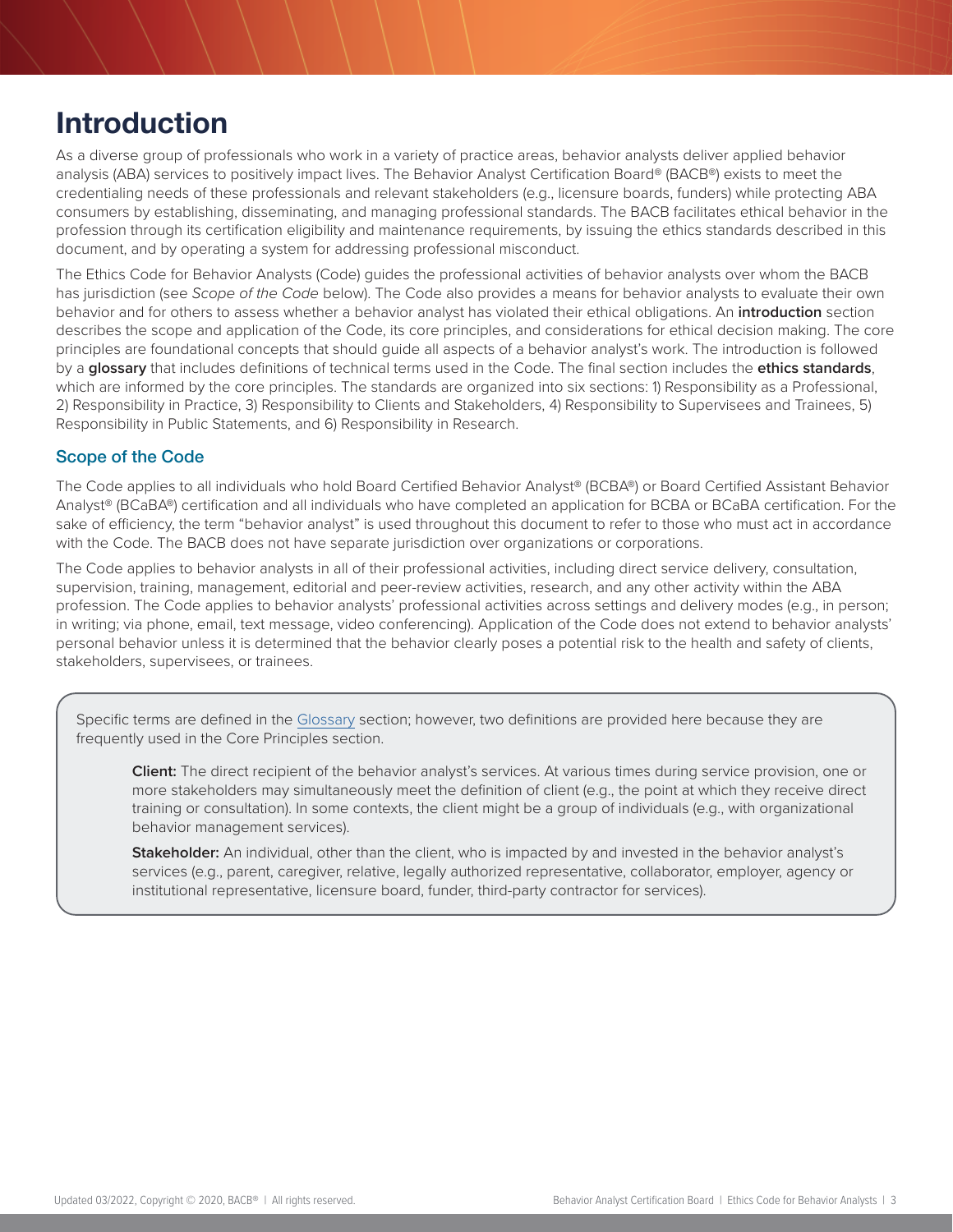#### <span id="page-3-0"></span>Core Principles

Four foundational principles, which all behavior analysts should strive to embody, serve as the framework for the ethics standards. Behavior analysts should use these principles to interpret and apply the standards in the Code. The four core principles are that behavior analysts should: benefit others; treat others with compassion, dignity, and respect; behave with integrity; and ensure their own competence.

- 1. **Benefit Others.** Behavior analysts work to maximize benefits and do no harm by:
	- Protecting the welfare and rights of clients above all others
	- Protecting the welfare and rights of other individuals with whom they interact in a professional capacity
	- Focusing on the short- and long-term effects of their professional activities
	- Actively identifying and addressing the potential negative impacts of their own physical and mental health on their professional activities
	- Actively identifying potential and actual conflicts of interest and working to resolve them in a manner that avoids or minimizes harm
	- Actively identifying and addressing factors (e.g., personal, financial, institutional, political, religious, cultural) that might lead to conflicts of interest, misuse of their position, or negative impacts on their professional activities
	- Effectively and respectfully collaborating with others in the best interest of those with whom they work and always placing clients' interests first
- 2. **Treat Others with Compassion, Dignity, and Respect.** Behavior analysts behave toward others with compassion, dignity, and respect by:
	- Treating others equitably, regardless of factors such as age, disability, ethnicity, gender expression/identity, immigration status, marital/ relationship status, national origin, race, religion, sexual orientation, socioeconomic status, or any other basis proscribed by law
	- Respecting others' privacy and confidentiality
	- Respecting and actively promoting clients' self-determination to the best of their abilities, particularly when providing services to vulnerable populations
	- Acknowledging that personal choice in service delivery is important by providing clients and stakeholders with needed information to make informed choices about services
- 3. **Behave with Integrity.** Behavior analysts fulfill responsibilities to their scientific and professional communities, to society in general, and to the communities they serve by:
	- Behaving in an honest and trustworthy manner
	- Not misrepresenting themselves, misrepresenting their work or others' work, or engaging in fraud
	- Following through on obligations
	- Holding themselves accountable for their work and the work of their supervisees and trainees, and correcting errors in a timely manner
	- Being knowledgeable about and upholding BACB and other regulatory requirements
	- Actively working to create professional environments that uphold the core principles and standards of the Code
	- Respectfully educating others about the ethics requirements of behavior analysts and the mechanisms for addressing professional misconduct
- 4. **Ensure their Competence.** Behavior analysts ensure their competence by:
	- Remaining within the profession's scope of practice
	- Remaining current and increasing their knowledge of best practices and advances in ABA and participating in professional development activities
	- Remaining knowledgeable and current about interventions (including pseudoscience) that may exist in their practice areas and pose a risk of harm to clients
	- Being aware of, working within, and continually evaluating the boundaries of their competence
	- Working to continually increase their knowledge and skills related to cultural responsiveness and service delivery to diverse groups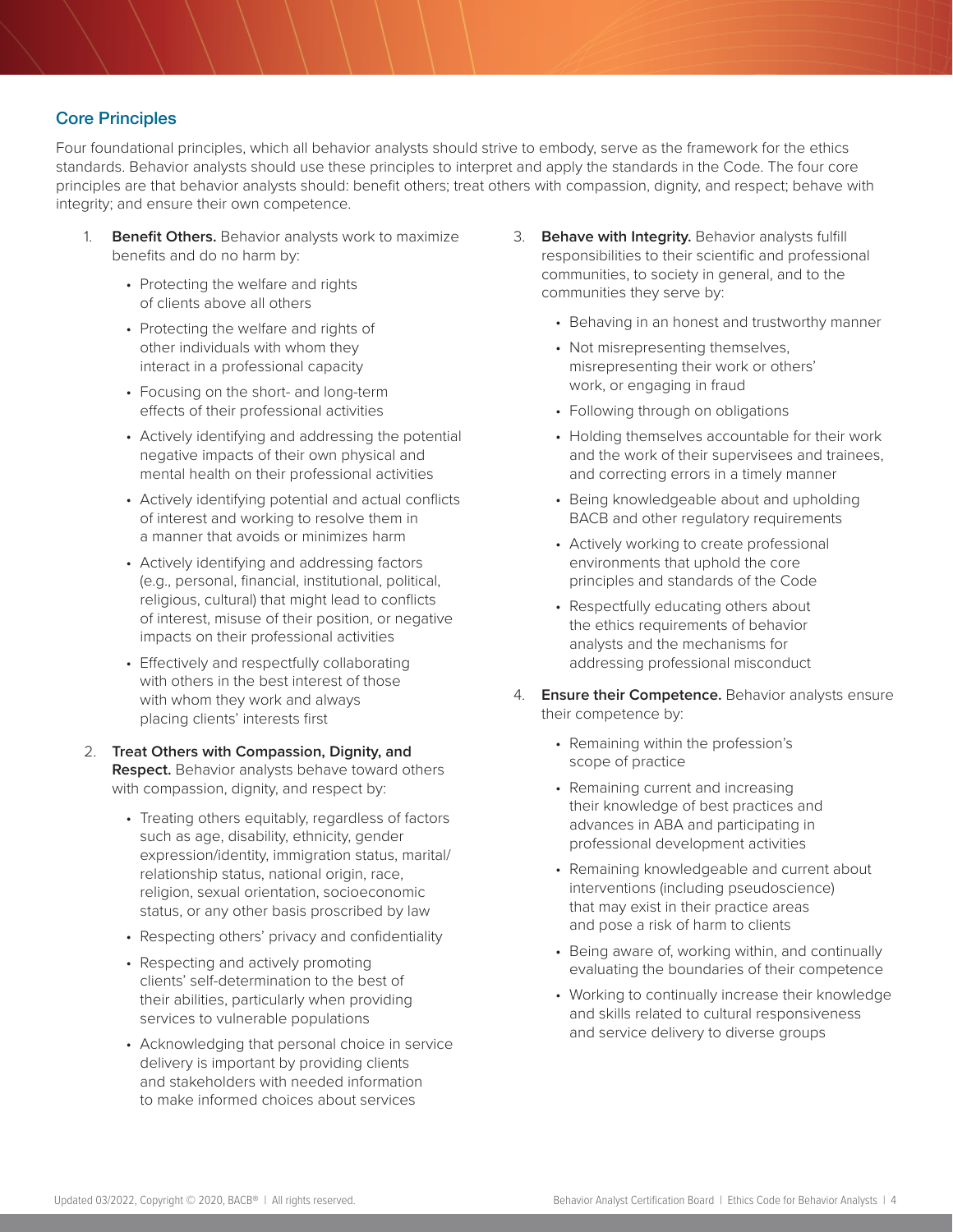#### <span id="page-4-0"></span>Application of the Code

Behavior analysts are expected to be knowledgeable about and comply with the Code and [Code-Enforcement Procedures](https://www.bacb.com/wp-content/BACB_CodeEnforcement_Procedures). Lack of awareness or misunderstanding of an ethics standard is not a defense against an alleged ethics violation. When appropriate, behavior analysts should inform others about the Code and Code-Enforcement Procedures and create conditions that foster adherence to the Code. When addressing potential code violations by themselves or others, behavior analysts document the steps taken and the resulting outcomes. Behavior analysts should address concerns about the professional misconduct of others directly with them when, after assessing the situation, it seems possible that doing so will resolve the issue and not place the behavior analyst or others at undue risk.

The BACB recognizes that behavior analysts may have different professional roles. As such, behavior analysts are required to comply with all applicable laws, licensure requirements, codes of conduct/ethics, reporting requirements (e.g., mandated reporting, reporting to funding sources or licensure board, self-reporting to the BACB, reporting instances of misrepresentation by others), and professional practice requirements related to their various roles. In some instances, behavior analysts may need to report serious concerns to relevant authorities or agencies that can provide more immediate relief or protection before reporting to the BACB (e.g., criminal activity or behavior that places clients or others at risk for direct and immediate harm should immediately be reported to the relevant authorities before reporting to the BACB or a licensure board).

The standards included in the Code are not meant to be exhaustive, as it is impossible to predict every situation that might constitute an ethics violation. Therefore, the absence of a particular behavior or type of conduct from the Code standards does not indicate that such behavior or conduct is ethical or unethical. When interpreting and applying a standard, it is critical to attend to its specific wording and function, as well as the core principles. Additionally, standards must be applied to a situation using a functional, contextualized approach that accounts for factors relevant to that situation, such as variables related to diversity (e.g., age, disability, ethnicity, gender expression/identity, immigration status, marital/relationship status, national origin, race, religion, sexual orientation, socioeconomic status) and possible imbalances in power. In all instances of interpreting and applying the Code, behavior analysts should put compliance with the law and clients' interests first by actively working to maximize desired outcomes and minimize risk.

**Ethical decision making.** Behavior analysts will likely encounter complex and multifaceted ethical dilemmas. When faced with such a dilemma, behavior analysts should identify problems and solutions with care and deliberation. In resolving an ethical dilemma, behavior analysts should follow the spirit and letter of the Code's core principles and specific standards. Behavior analysts should address ethical dilemmas through a structured decision-making process that considers the full context of the situation and the function of relevant ethics standards. Although no single ethical decision-making process will be equally effective in all situations, the process below illustrates a systematic approach behavior analysts can take to document and address potential ethical concerns.

Throughout all of the following steps, document information that may be essential to decision making or for communicating the steps taken and outcomes (e.g., to the BACB, licensure boards, or other governing agencies). For example, consider documenting: dates, times, locations, and relevant individuals; summaries of observations, meetings, or information reported by others. Take care to protect confidentiality in the preparation and storage of all documentation.

- 1. Clearly define the issue and consider potential risk of harm to relevant individuals.
- 2. Identify all relevant individuals.
- 3. Gather relevant supporting documentation and follow-up on second-hand information to confirm that there is an actual ethical concern.
- 4. Consider your personal learning history and biases in the context of the relevant individuals.
- 5. Identify the relevant core principles and Code standards.
- 6. Consult available resources (e.g., research, decision-making models, trusted colleagues).
- 7. Develop several possible actions to reduce or remove risk of harm, prioritizing the best interests of clients in accordance with the Code and applicable laws.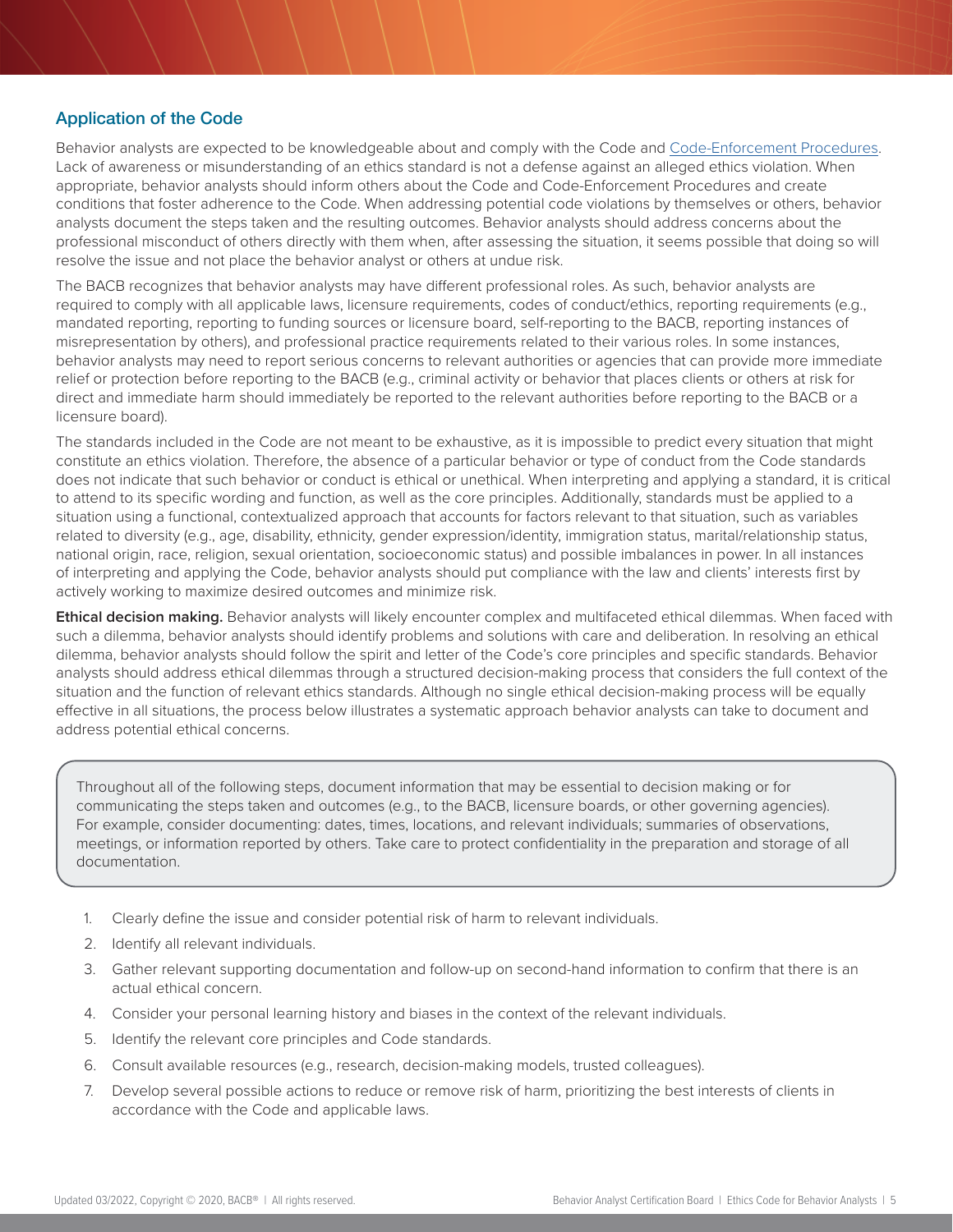- <span id="page-5-0"></span>8. Critically evaluate each possible action by considering its alignment with the "letter and spirit" of the Code, its potential impact on the client and stakeholders, the likelihood of it immediately resolving the ethical concern, as well as variables such as client preference, social acceptability, degree of restrictiveness, and likelihood of maintenance.
- 9. Select the action that seems most likely to resolve the specific ethical concern and reduce the likelihood of similar issues arising in the future.
- 10. Take the selected action in collaboration with relevant individuals affected by the issue and document specific actions taken, agreed-upon next steps, names of relevant individuals, and due dates.
- 11. Evaluate the outcomes to ensure that the action successfully addressed the issue.

#### Enforcement of the Code

The BACB enforces the Code to protect clients and stakeholders, BCBA and BCaBA certificants and applicants, and the ABA profession. Complaints are received and processed according to the processes outlined in the BACB's [Code-Enforcement](https://www.bacb.com/wp-content/BACB_CodeEnforcement_Procedures)  [Procedures](https://www.bacb.com/wp-content/BACB_CodeEnforcement_Procedures) document.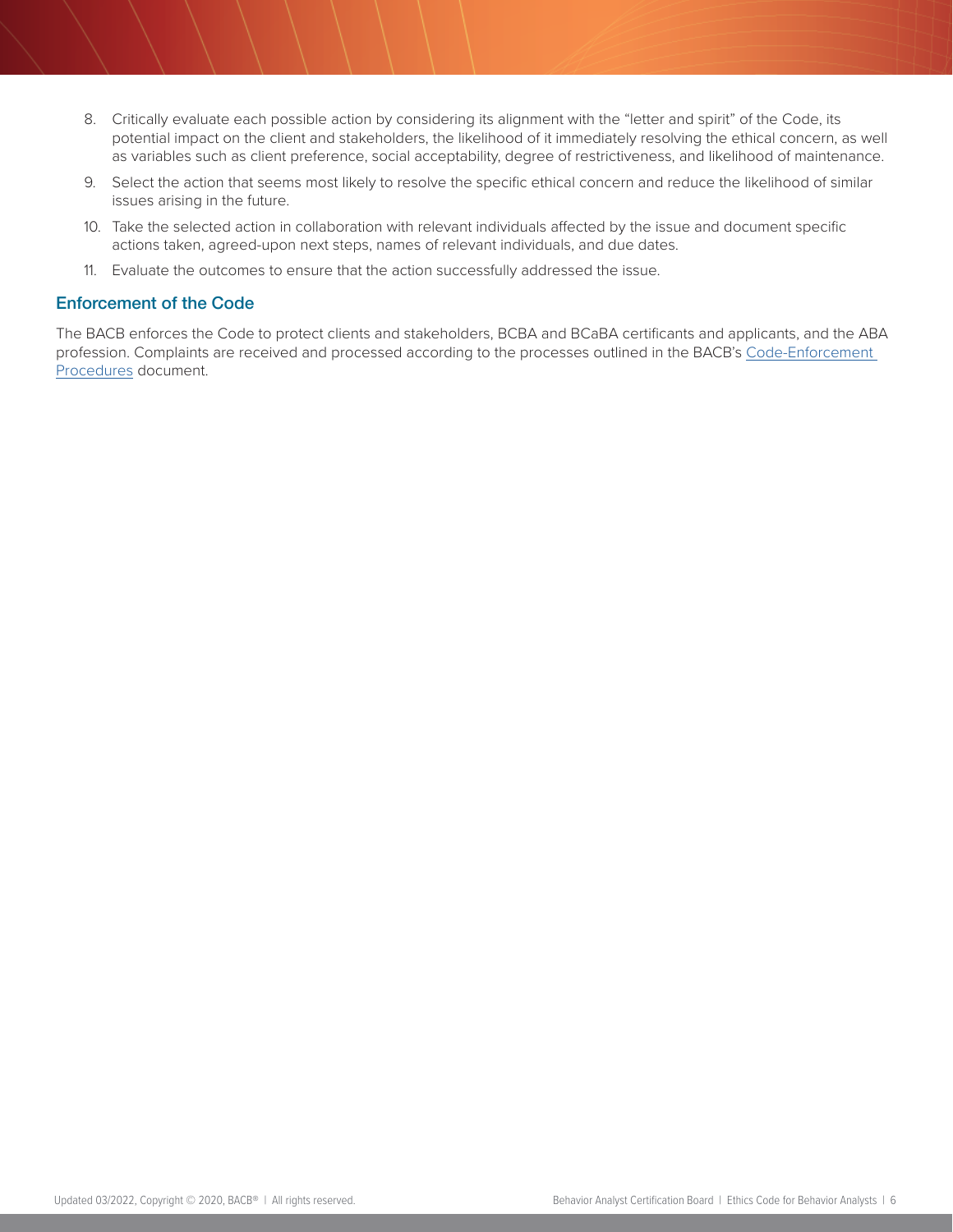# <span id="page-6-1"></span><span id="page-6-0"></span>**Glossary**

#### **Assent**

Vocal or nonvocal verbal behavior that can be taken to indicate willingness to participate in research or behavioral services by individuals who cannot provide informed consent (e.g., because of age or intellectual impairments). Assent may be required by a research review committee or a service organization. In such instances, those entities will provide parameters for assessing assent.

#### **Behavior Analyst**

An individual who holds BCBA or BCaBA certification or who has submitted a complete application for BCBA or BCaBA certification.

#### **Behavior-Change Intervention**

The full set of behavioral procedures designed to improve the client's wellbeing.

#### **Behavioral Services**

Services that are explicitly based on the principles and procedures of behavior analysis and are designed to change behavior in meaningful ways. These services include, but are not limited to, assessment, behavior-change interventions, training, consultation, managing and supervising others, and delivering continuing education.

#### **Client**

The direct recipient of the behavior analyst's services. At various times during service provision, one or more stakeholders may simultaneously meet the definition of client (e.g., the point at which they receive direct training or consultation). In some contexts, the client might be a group of individuals (e.g., with organizational behavior management services).

#### **Clients' Rights**

Human rights, legal rights, rights codified within behavior analysis, and organization rules designed to benefit the client.

#### **Conflict of Interest**

An incompatibility between a behavior analysts' private and professional interests resulting in risk or potential risk to services provided to, or the professional relationship with, a client, stakeholder, supervisee, trainee, or research participant. Conflicts may result in a situation in which personal, financial, or professional considerations have the potential to influence or compromise professional judgment in the delivery of behavioral services, research, consultation, supervision, training, or any other professional activity.

#### **Digital Content**

Information that is made available for online consumption, downloading, or distribution through an electronic medium (e.g., television, radio, ebook, website, social media, videogame, application, computer, smart device). Common digital content includes documents, pictures, videos, and audio files.

#### **Informed Consent**

The permission given by an individual with the legal right to consent before participating in services or research, or allowing their information to be used or shared.

*Service/Research*: Providing the opportunity for an individual to give informed consent for services or research involves communicating about and taking appropriate steps to confirm understanding of: 1) the purpose of the services or research; 2) the expected time commitment and procedures involved; 3) the right to decline to participate or withdraw at any time without adverse consequences; 4) potential benefits, risks, discomfort, or adverse effects; 5) any limits to confidentiality or privacy; 6) any incentives for research participation; 7) whom to contact for questions or concerns at any time; and 8) the opportunity to ask questions and receive answers.

*Information Use/Sharing*: Providing the opportunity for an individual to give informed consent to share or use their information involves communicating about: 1) the purpose and intended use; 2) the audience; 3) the expected duration; 4) the right to decline or withdraw consent at any time; 5) potential risks or benefits; 6) any limitations to confidentiality or privacy; 7) whom to contact for questions or concerns at any time; and 8) the opportunity to ask questions and receive answers.

#### **Legally Authorized Representative**

Any individual authorized under law to provide consent on behalf of an individual who cannot provide consent to receive services or participate in research.

#### **Multiple Relationship**

A comingling of two or more of a behavior analyst's roles (e.g., behavioral and personal) with a client, stakeholder, supervisee, trainee, research participant, or someone closely associated with or related to the client.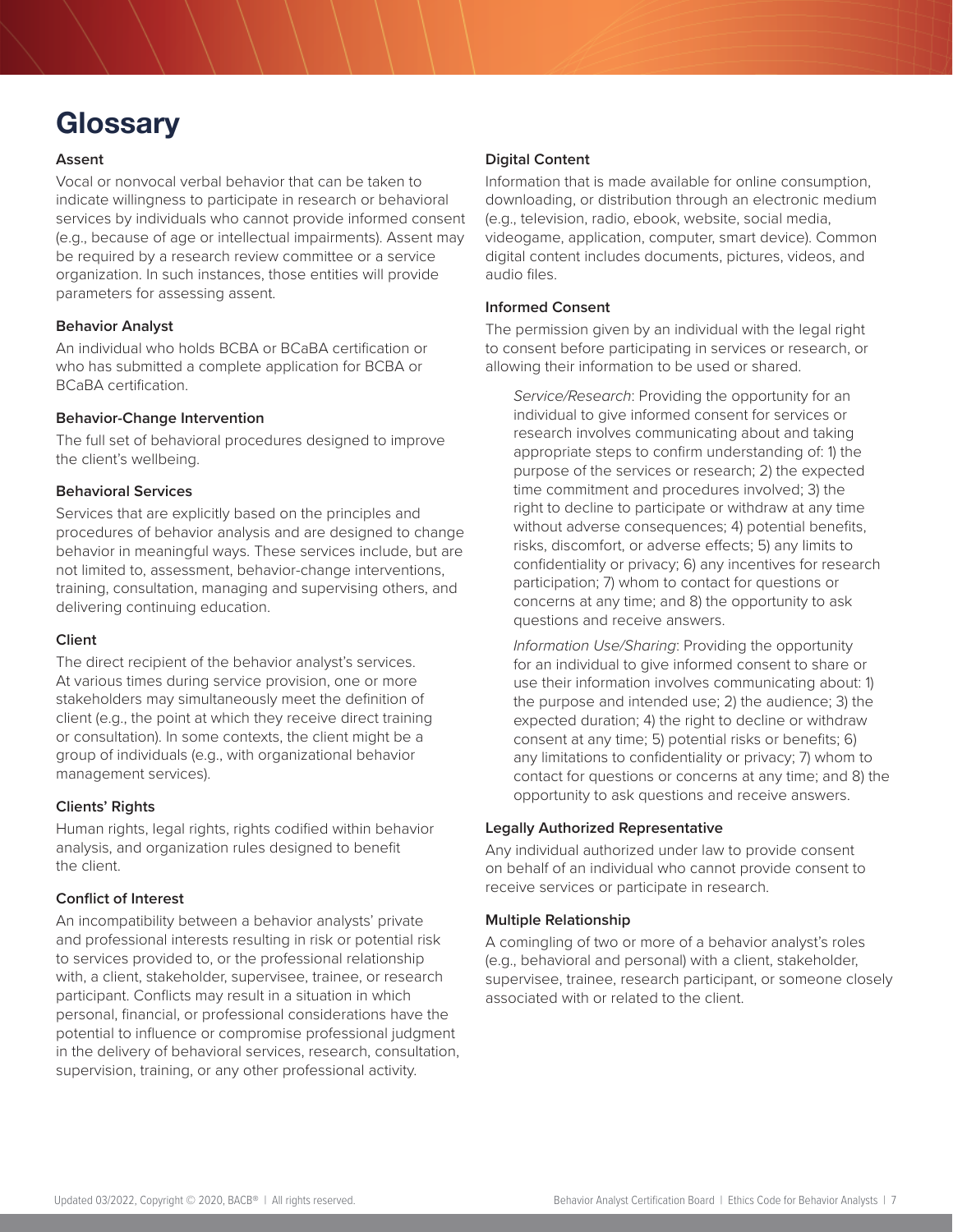#### **Public Statements**

Delivery of information (digital or otherwise) in a public forum for the purpose of either better informing that audience or providing a call-to-action. This includes paid or unpaid advertising, brochures, printed material, directory listings, personal resumes or curriculum vitae, interviews, or comments for use in media (e.g., print, statements in legal proceedings, lectures and public presentations, social media, published materials).

#### **Research**

Any data-based activity, including analysis of preexisting data, designed to generate generalizable knowledge for the discipline. The use of an experimental design does not by itself constitute research.

#### **Research Participant**

Any individual participating in a defined research study for whom informed consent has been obtained.

#### **Research Review Committee**

A group of professionals whose stated purpose is to review research proposals to ensure the ethical treatment of human research participants. This committee might be an official entity of a government or university (e.g., Institutional Review Board, Research Ethics Board), an independent committee within a service organization, or an independent organization created for this purpose.

#### **Scope of Competence**

The professional activities a behavior analyst can consistently perform with proficiency.

#### **Social Media Channel**

A digital platform, either found through a web browser or through an application, where users (individuals and/or businesses) can consume, create, copy, download, share, or comment on posts or advertisements. Both posts and advertisements would be considered digital content.

#### **Stakeholder**

An individual, other than the client, who is impacted by and invested in the behavior analyst's services (e.g., parent, caregiver, relative, legally authorized representative, collaborator, employer, agency or institutional representatives, licensure board, funder, third-party contractor for services).

#### **Supervisee**

Any individual whose behavioral service delivery is overseen by a behavior analyst within the context of a defined, agreedupon relationship. Supervisees may include RBTs, BCaBAs, and BCBAs, as well as other professionals carrying out supervised behavioral services.

#### **Testimonial**

Any solicited or unsolicited recommendation, in any form, from a client, stakeholder, supervisee, or trainee affirming the benefits received from a behavior analyst's product or service. From the point at which a behavior analyst asks an individual for a recommendation it is considered solicited.

#### **Third Party**

Any individual, group of individuals, or entity, other than the direct recipient of services, the primary caregiver, the legally authorized representative, or the behavior analyst, who requests and funds services on behalf of a client or group of clients. Some examples include a school district, governmental entity, mental health agency, among others.

#### **Trainee**

Any individual accruing fieldwork/experience toward fulfilling eligibility requirements for BCaBA or BCBA certification.

#### **Website**

A digital platform found through a web browser where an entity (individual and/or organization) produces and distributes digital content for the consumption of users online. Depending on the functionality, users can consume, create, copy, download, share, or comment on the provided digital content.

*Note*: Terms defined in the glossary are *italicized* the first time they appear in a standard in each section of the Code.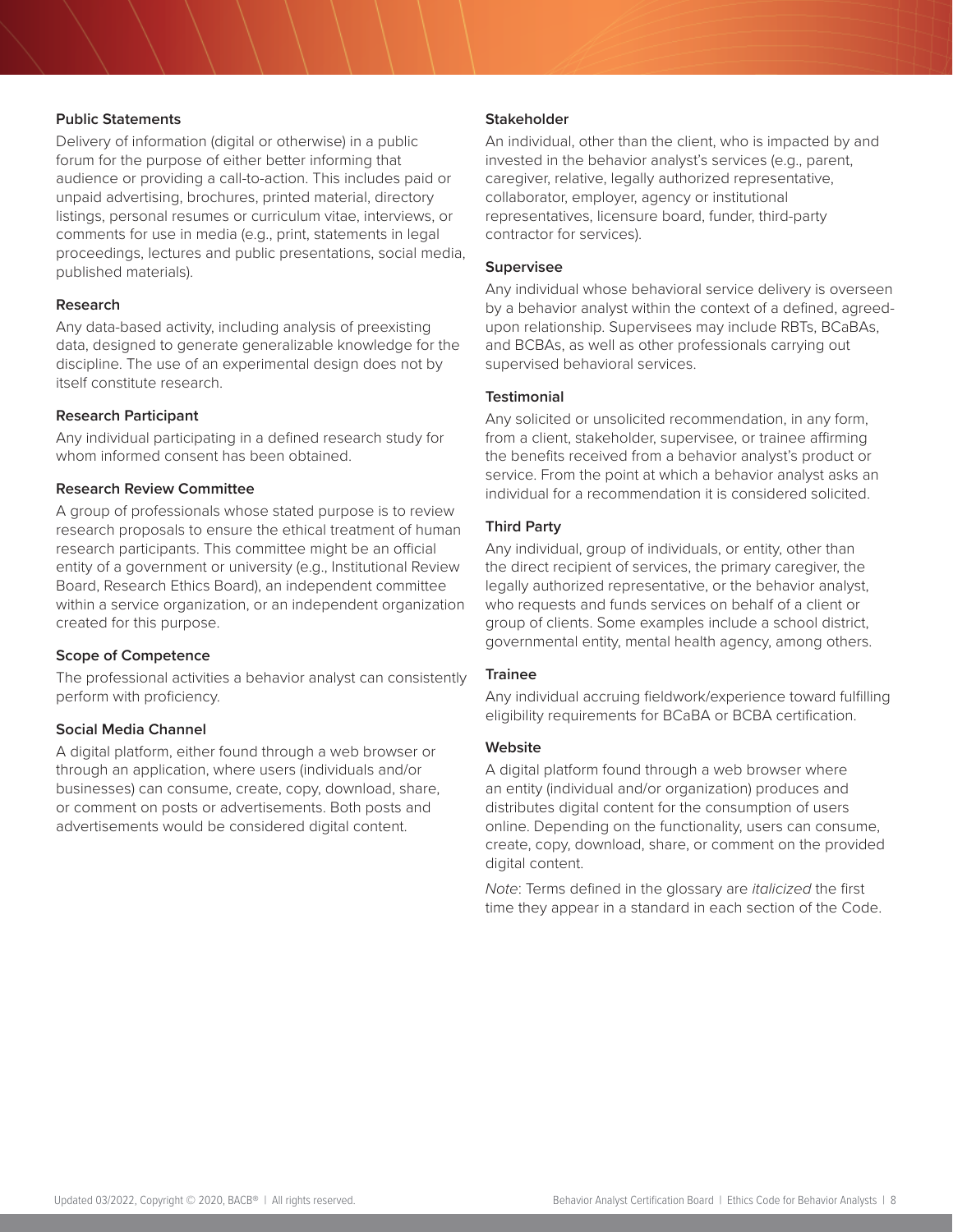# <span id="page-8-0"></span>Ethics Standards

### Section 1—Responsibility as a Professional

#### **1.01 Being Truthful**

*Behavior analysts* are truthful and arrange the professional environment to promote truthful behavior in others. They do not create professional situations that result in others engaging in behavior that is fraudulent or illegal or that violates the Code. They also provide truthful and accurate information to all required entities (e.g., BACB, licensure boards, funders) and individuals (e.g., clients, stakeholders, supervisees, trainees), and they correct instances of untruthful or inaccurate submissions as soon as they become aware of them.

#### **1.02 Conforming with Legal and Professional Requirements**

Behavior analysts follow the law and the requirements of their professional community (e.g., BACB, licensure board).

#### **1.03 Accountability**

Behavior analysts are accountable for their actions and professional services and follow through on work commitments. When errors occur or commitments cannot be met, behavior analysts take all appropriate actions to directly address them, first in the best interest of *clients,* and then in the best interest of relevant parties.

#### **1.04 Practicing within a Defined Role**

Behavior analysts provide services only after defining and documenting their professional role with relevant parties in writing.

#### **1.05 Practicing within Scope of Competence**

Behavior analysts practice only within their identified *scope of competence*. They engage in professional activities in new areas (e.g., populations, procedures) only after accessing and documenting appropriate study, training, supervised experience, consultation, and/or co-treatment from professionals competent in the new area. Otherwise, they refer or transition services to an appropriate professional.

#### **1.06 Maintaining Competence**

Behavior analysts actively engage in professional development activities to maintain and further their professional competence. Professional development activities include reading relevant literature; attending conferences and conventions; participating in workshops and other training opportunities; obtaining additional coursework; receiving coaching, consultation, supervision, or mentorship; and obtaining and maintaining appropriate professional credentials.

#### **1.07 Cultural Responsiveness and Diversity**

Behavior analysts actively engage in professional development activities to acquire knowledge and skills related to cultural responsiveness and diversity. They evaluate their own biases and ability to address the needs of individuals with diverse needs/ backgrounds (e.g., age, disability, ethnicity, gender expression/identity, immigration status, marital/relationship status, national origin, race, religion, sexual orientation, socioeconomic status). Behavior analysts also evaluate biases of their *supervisees* and *trainees*, as well as their supervisees' and trainees' ability to address the needs of individuals with diverse needs/backgrounds.

#### **1.08 Nondiscrimination**

Behavior analysts do not discriminate against others. They behave toward others in an equitable and inclusive manner regardless of age, disability, ethnicity, gender expression/identity, immigration status, marital/relationship status, national origin, race, religion, sexual orientation, socioeconomic status, or any other basis proscribed by law.

#### **1.09 Nonharassment**

Behavior analysts do not engage in behavior that is harassing or hostile toward others.

#### **1.10 Awareness of Personal Biases and Challenges**

Behavior analysts maintain awareness that their personal biases or challenges (e.g., mental or physical health conditions; legal, financial, marital/relationship challenges) may interfere with the effectiveness of their professional work. Behavior analysts take appropriate steps to resolve interference, ensure that their professional work is not compromised, and document all actions taken in this circumstance and the eventual outcomes.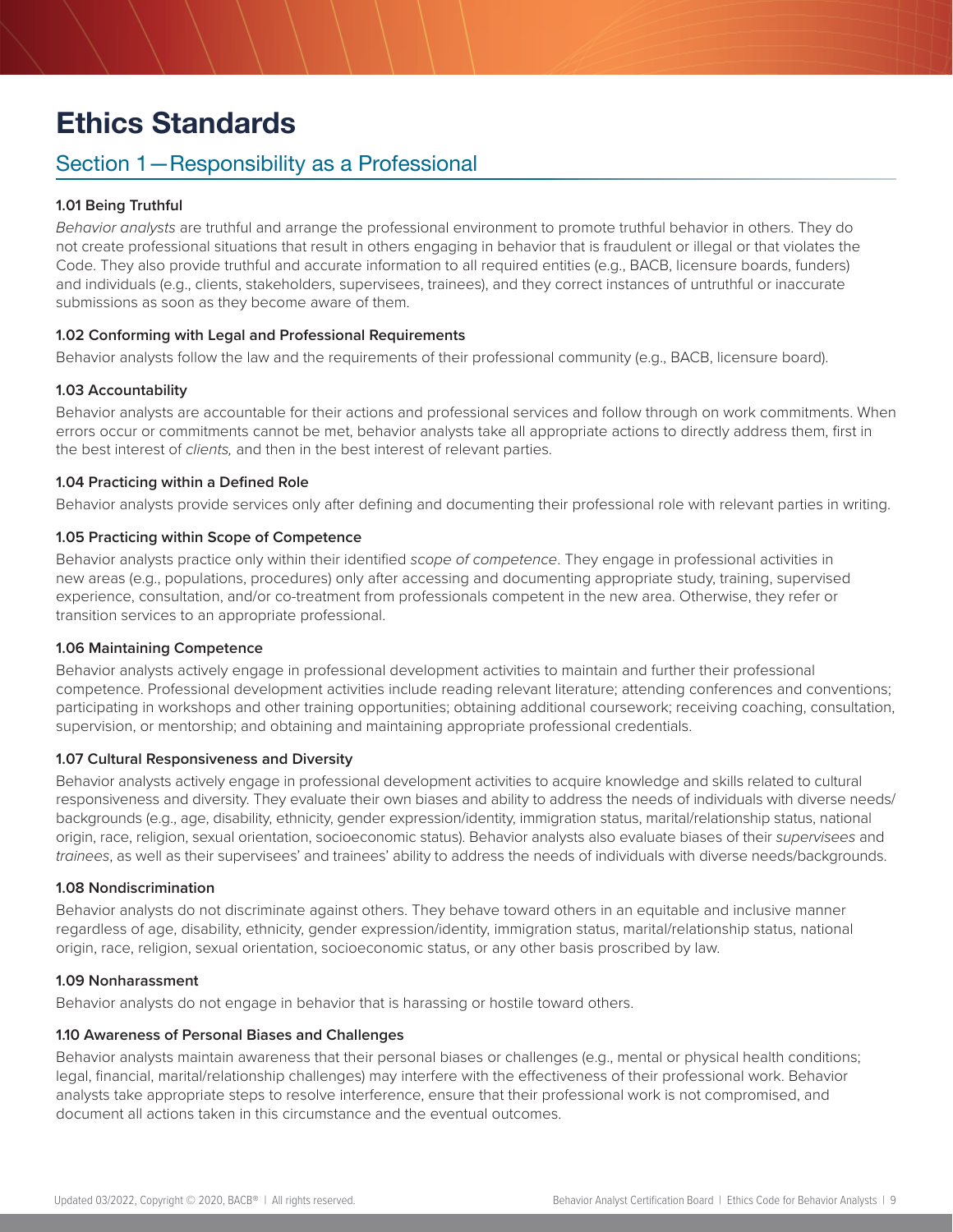#### <span id="page-9-0"></span>**1.11 Multiple Relationships**

Because *multiple relationships* may result in a *conflict of interest* that might harm one or more parties, behavior analysts avoid entering into or creating multiple relationships, including professional, personal, and familial relationships with clients and colleagues. Behavior analysts communicate the risks of multiple relationships to relevant individuals and continually monitor for the development of multiple relationships. If multiple relationships arise, behavior analysts take appropriate steps to resolve them. When immediately resolving a multiple relationship is not possible, behavior analysts develop appropriate safeguards to identify and avoid conflicts of interest in compliance with the Code and develop a plan to eventually resolve the multiple relationship. Behavior analysts document all actions taken in this circumstance and the eventual outcomes.

#### **1.12 Giving and Receiving Gifts**

Because the exchange of gifts can invite conflicts of interest and multiple relationships, behavior analysts do not give gifts to or accept gifts from clients, *stakeholders*, supervisees, or trainees with a monetary value of more than \$10 US dollars (or the equivalent purchasing power in another currency). Behavior analysts make clients and stakeholders aware of this requirement at the onset of the professional relationship. A gift is acceptable if it functions as an infrequent expression of gratitude and does not result in financial benefit to the recipient. Instances of giving or accepting ongoing or cumulative gifts may rise to the level of a violation of this standard if the gifts become a regularly expected source of income or value to the recipient.

#### **1.13 Coercive and Exploitative Relationships**

Behavior analysts do not abuse their power or authority by coercing or exploiting persons over whom they have authority (e.g., evaluative, supervisory).

#### **1.14 Romantic and Sexual Relationships**

Behavior analysts do not engage in romantic or sexual relationships with current clients, stakeholders, trainees, or supervisees because such relationships pose a substantial risk of conflicts of interest and impaired judgment. Behavior analysts do not engage in romantic or sexual relationships with former clients or stakeholders for a minimum of two years from the date the professional relationship ended. Behavior analysts do not engage in romantic or sexual relationships with former supervisees or trainees until the parties can document that the professional relationship has ended (i.e., completion of all professional duties). Behavior analysts do not accept as supervisees or trainees individuals with whom they have had a past romantic or sexual relationship until at least six months after the relationship has ended.

#### **1.15 Responding to Requests**

Behavior analysts make appropriate efforts to respond to requests for information from and comply with deadlines of relevant individuals (e.g., clients, stakeholders, supervisees, trainees) and entities (e.g., BACB, licensure boards, funders). They also comply with practice requirements (e.g., attestations, criminal background checks) imposed by the BACB, employers, or governmental entities.

#### **1.16 Self-Reporting Critical Information**

Behavior analysts remain knowledgeable about and comply with all self-reporting requirements of relevant entities (e.g., BACB, licensure boards, funders).

### Section 2—Responsibility in Practice

#### **2.01 Providing Effective Treatment**

*Behavior analysts* prioritize *clients' rights* and needs in service delivery. They provide services that are conceptually consistent with behavioral principles, based on scientific evidence, and designed to maximize desired outcomes for and protect all *clients, stakeholders, supervisees, trainees*, and *research participants* from harm. Behavior analysts implement nonbehavioral services with clients only if they have the required education, formal training, and professional credentials to deliver such services.

#### **2.02 Timeliness**

Behavior analysts deliver services and carry out necessary service-related administrative responsibilities in a timely manner.

#### **2.03 Protecting Confidential Information**

Behavior analysts take appropriate steps to protect the confidentiality of clients, stakeholders, supervisees, trainees, and research participants; prevent the accidental or inadvertent sharing of confidential information; and comply with applicable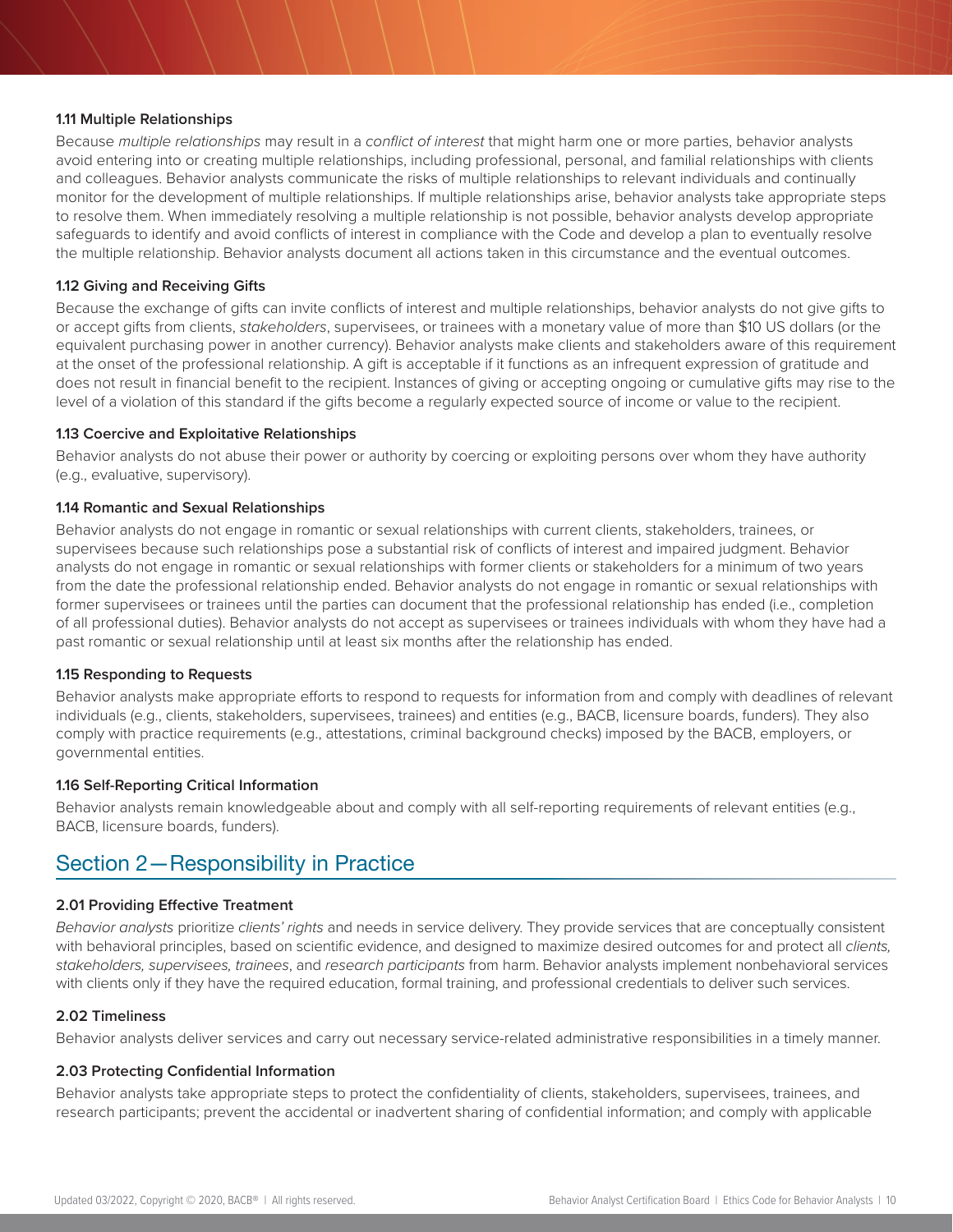<span id="page-10-0"></span>confidentiality requirements (e.g., laws, regulations, organization policies). The scope of confidentiality includes service delivery (e.g., live, teleservices, recorded sessions); documentation and data; and verbal, written, or electronic communication.

#### **2.04 Disclosing Confidential Information**

Behavior analysts only share confidential information about clients, stakeholders, supervisees, trainees, or research participants: (1) when *informed consent* is obtained; (2) when attempting to protect the client or others from harm; (3) when attempting to resolve contractual issues; (4) when attempting to prevent a crime that is reasonably likely to cause physical, mental, or financial harm to another; or (5) when compelled to do so by law or court order. When behavior analysts are authorized to discuss confidential information with a *third party*, they only share information critical to the purpose of the communication.

#### **2.05 Documentation Protection and Retention**

Behavior analysts are knowledgeable about and comply with all applicable requirements (e.g., BACB rules, laws, regulations, contracts, funder and organization requirements) for storing, transporting, retaining, and destroying physical and electronic documentation related to their professional activities. They destroy physical documentation after making electronic copies or summaries of data (e.g., reports and graphs) only when allowed by applicable requirements. When a behavior analyst leaves an organization these responsibilities remain with the organization.

#### **2.06 Accuracy in Service Billing and Reporting**

Behavior analysts identify their services accurately and include all required information on reports, bills, invoices, requests for reimbursement, and receipts. They do not implement or bill nonbehavioral services under an authorization or contract for *behavioral services*. If inaccuracies in reporting or billing are discovered, they inform all relevant parties (e.g., organizations, licensure boards, funders), correct the inaccuracy in a timely manner, and document all actions taken in this circumstance and the eventual outcomes.

#### **2.07 Fees**

Behavior analysts implement fee practices and share fee information in compliance with applicable laws and regulations. They do not misrepresent their fees. In situations where behavior analysts are not directly responsible for fees, they must communicate these requirements to the responsible party and take steps to resolve any inaccuracy or conflict. They document all actions taken in this circumstance and the eventual outcomes.

#### **2.08 Communicating About Services**

Behavior analysts use understandable language in, and ensure comprehension of, all communications with clients, stakeholders, supervisees, trainees, and research participants. Before providing services, they clearly describe the scope of services and specify the conditions under which services will end. They explain all assessment and *behavior-change intervention* procedures before implementing them and explain assessment and intervention results when they are available. They provide an accurate and current set of their credentials and a description of their area of competence upon request.

#### **2.09 Involving Clients and Stakeholders**

Behavior analysts make appropriate efforts to involve clients and relevant stakeholders throughout the service relationship, including selecting goals, selecting and designing assessments and behavior-change interventions, and conducting continual progress monitoring.

#### **2.10 Collaborating with Colleagues**

Behavior analysts collaborate with colleagues from their own and other professions in the best interest of clients and stakeholders. Behavior analysts address conflicts by compromising when possible and always prioritizing the best interest of the client. Behavior analysts document all actions taken in these circumstances and their eventual outcomes.

#### **2.11 Obtaining Informed Consent**

Behavior analysts are responsible for knowing about and complying with all conditions under which they are required to obtain informed consent from clients, stakeholders, and research participants (e.g., before initial implementation of assessments or behavior-change interventions, when making substantial changes to interventions, when exchanging or releasing confidential information or records). They are responsible for explaining, obtaining, reobtaining, and documenting required informed consent. They are responsible for obtaining *assent* from clients when applicable.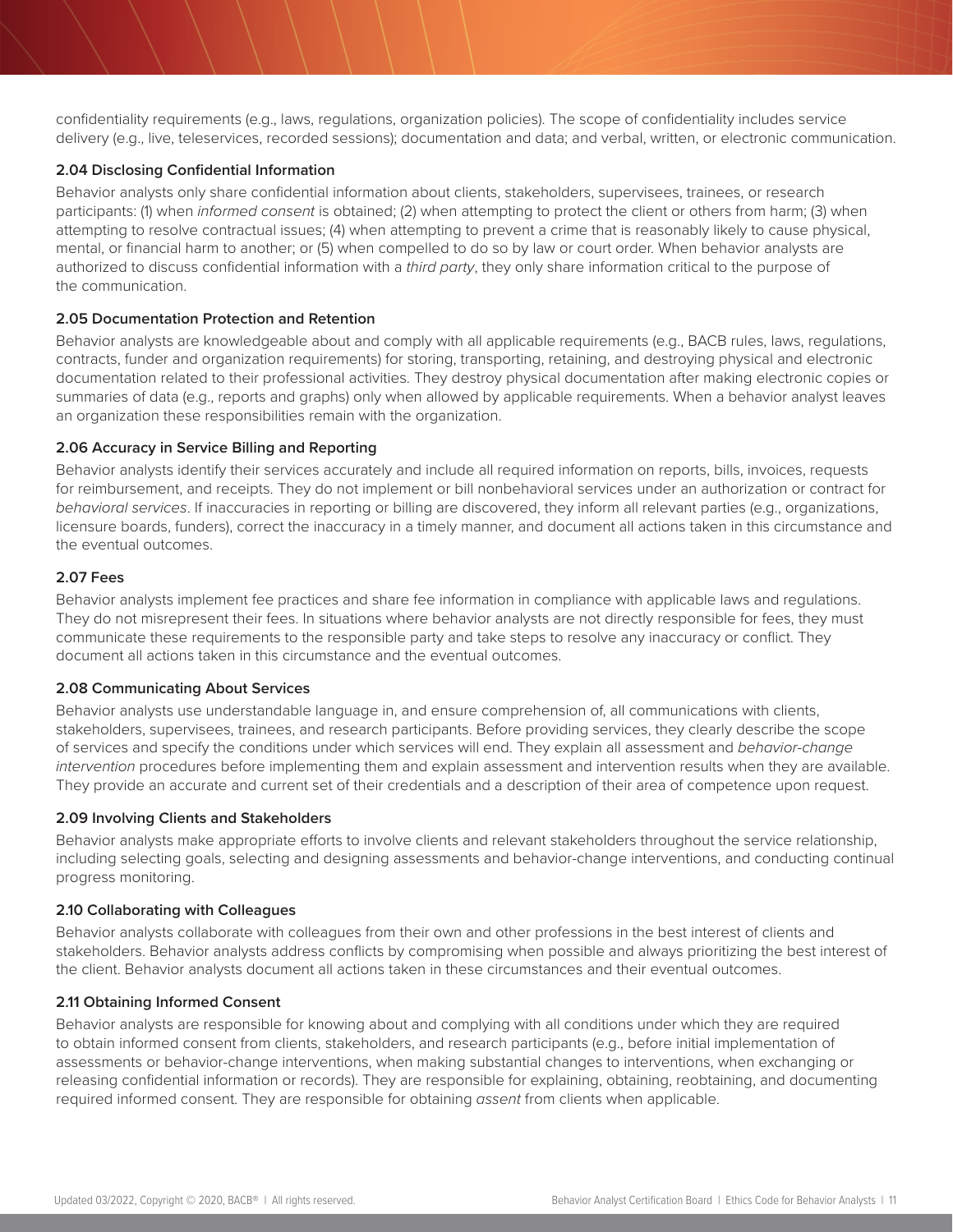#### <span id="page-11-0"></span>**2.12 Considering Medical Needs**

Behavior analysts ensure, to the best of their ability, that medical needs are assessed and addressed if there is any reasonable likelihood that a referred behavior is influenced by medical or biological variables. They document referrals made to a medical professional and follow up with the client after making the referral.

#### **2.13 Selecting, Designing, and Implementing Assessments**

Before selecting or designing behavior-change interventions behavior analysts select and design assessments that are conceptually consistent with behavioral principles; that are based on scientific evidence; and that best meet the diverse needs, context, and resources of the client and stakeholders. They select, design, and implement assessments with a focus on maximizing benefits and minimizing risk of harm to the client and stakeholders. They summarize the procedures and results in writing.

#### **2.14 Selecting, Designing, and Implementing Behavior-Change Interventions**

Behavior analysts select, design, and implement behavior-change interventions that: (1) are conceptually consistent with behavioral principles; (2) are based on scientific evidence; (3) are based on assessment results; (4) prioritize positive reinforcement procedures; and (5) best meet the diverse needs, context, and resources of the client and stakeholders. Behavior analysts also consider relevant factors (e.g., risks, benefits, and side effects; client and stakeholder preference; implementation efficiency; cost effectiveness) and design and implement behavior-change interventions to produce outcomes likely to maintain under naturalistic conditions. They summarize the behavior-change intervention procedures in writing (e.g., a behavior plan).

#### **2.15 Minimizing Risk of Behavior-Change Interventions**

Behavior analysts select, design, and implement behavior-change interventions (including the selection and use of consequences) with a focus on minimizing risk of harm to the client and stakeholders. They recommend and implement restrictive or punishment-based procedures only after demonstrating that desired results have not been obtained using less intrusive means, or when it is determined by an existing intervention team that the risk of harm to the client outweighs the risk associated with the behavior-change intervention. When recommending and implementing restrictive or punishment-based procedures, behavior analysts comply with any required review processes (e.g., a human rights review committee). Behavior analysts must continually evaluate and document the effectiveness of restrictive or punishment-based procedures and modify or discontinue the behavior-change intervention in a timely manner if it is ineffective.

#### **2.16 Describing Behavior-Change Interventions Before Implementation**

Before implementation, behavior analysts describe in writing the objectives and procedures of the behavior-change intervention, any projected timelines, and the schedule of ongoing review. They provide this information and explain the environmental conditions necessary for effective implementation of the behavior-change intervention to the stakeholders and client (when appropriate). They also provide explanations when modifying existing or introducing new behavior-change interventions and obtain informed consent when appropriate.

#### **2.17 Collecting and Using Data**

Behavior analysts actively ensure the appropriate selection and correct implementation of data collection procedures. They graphically display, summarize, and use the data to make decisions about continuing, modifying, or terminating services.

#### **2.18 Continual Evaluation of the Behavior-Change Intervention**

Behavior analysts engage in continual monitoring and evaluation of behavior-change interventions. If data indicate that desired outcomes are not being realized, they actively assess the situation and take appropriate corrective action. When a behavior analyst is concerned that services concurrently delivered by another professional are negatively impacting the behavior-change intervention, the behavior analyst takes appropriate steps to review and address the issue with the other professional.

#### **2.19 Addressing Conditions Interfering with Service Delivery**

Behavior analysts actively identify and address environmental conditions (e.g., the behavior of others, hazards to the client or staff, disruptions) that may interfere with or prevent service delivery. In such situations, behavior analysts remove or minimize the conditions, identify effective modifications to the intervention, and/or consider obtaining or recommending assistance from other professionals. Behavior analysts document the conditions, all actions taken, and the eventual outcomes.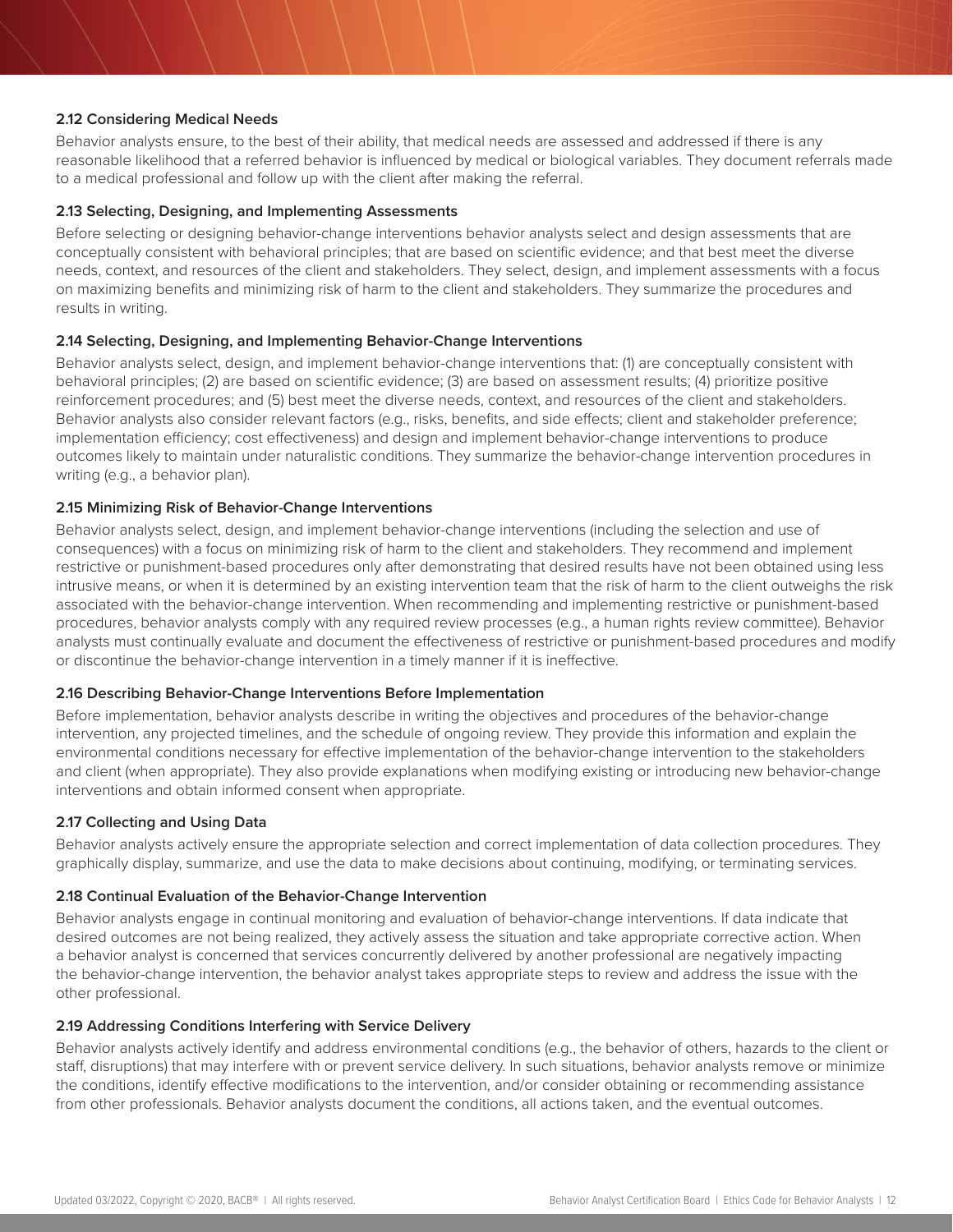# <span id="page-12-0"></span>Section 3—Responsibility to Clients and Stakeholders

#### **3.01 Responsibility to Clients** (see 1.03, 2.01)

*Behavior analysts* act in the best interest of *clients*, taking appropriate steps to support *clients' rights*, maximize benefits, and do no harm. They are also knowledgeable about and comply with applicable laws and regulations related to mandated reporting requirements.

#### **3.02 Identifying Stakeholders**

Behavior analysts identify *stakeholders* when providing services. When multiple stakeholders (e.g., parent or *legally authorized representative*, teacher, principal) are involved, the behavior analyst identifies their relative obligations to each stakeholder. They document and communicate those obligations to stakeholders at the outset of the professional relationship.

#### **3.03 Accepting Clients** (see 1.05, 1.06)

Behavior analysts only accept clients whose requested services are within their identified *scope of competence* and available resources (e.g., time and capacity for case supervision, staffing). When behavior analysts are directed to accept clients outside of their identified scope of competence and available resources, they take appropriate steps to discuss and resolve the concern with relevant parties. Behavior analysts document all actions taken in this circumstance and the eventual outcomes.

#### **3.04 Service Agreement** (see 1.04)

Before implementing services, behavior analysts ensure that there is a signed service agreement with the client and/ or relevant stakeholders outlining the responsibilities of all parties, the scope of *behavioral services* to be provided, the behavior analyst's obligations under the Code, and procedures for submitting complaints about a behavior analyst's professional practices to relevant entities (e.g., BACB, service organization, licensure board, funder). They update service agreements as needed or as required by relevant parties (e.g., service organizations, licensure boards, funders). Updated service agreements must be reviewed with and signed by the client and/or relevant stakeholders.

#### **3.05 Financial Agreements** (see 1.04, 2.07)

Before beginning services, behavior analysts document agreed-upon compensation and billing practices with their clients, relevant stakeholders, and/or funders. When funding circumstances change, they must be revisited with these parties. Pro bono and bartered services are only provided under a specific service agreement and in compliance with the Code.

#### **3.06 Consulting with Other Providers** (see 1.05, 2.04, 2.10, 2.11, 2.12)

Behavior analysts arrange for appropriate consultation with and referrals to other providers in the best interests of their clients, with appropriate *informed consent*, and in compliance with applicable requirements (e.g., laws, regulations, contracts, organization and funder policies).

#### **3.07 Third-Party Contracts for Services** (see 1.04, 1.11, 2.04, 2.07)

When behavior analysts enter into a signed contract to provide services to a client at the request of a *third party* (e.g., school district, governmental entity), they clarify the nature of the relationship with each party and assess any potential conflicts before services begin. They ensure that the contract outlines (1) the responsibilities of all parties, (2) the scope of behavioral services to be provided, (3) the likely use of the information obtained, (4) the behavior analysts' obligations under the Code, and (5) any limits about maintaining confidentiality. Behavior analysts are responsible for amending contracts as needed and reviewing them with the relevant parties at that time.

#### **3.08 Responsibility to the Client with Third-Party Contracts for Services** (see 1.05, 1.11, 2.01)

Behavior analysts place the client's care and welfare above all others. If the third party requests services from the behavior analyst that are incompatible with the behavior analyst's recommendations, that are outside of the behavior analyst's scope of competence, or that could result in a *multiple relationship*, behavior analysts resolve such conflicts in the best interest of the client. If a conflict cannot be resolved, the behavior analyst may obtain additional training or consultation, discontinue services following appropriate transition measures, or refer the client to another behavior analyst. Behavior analysts document all actions taken in this circumstance and the eventual outcomes.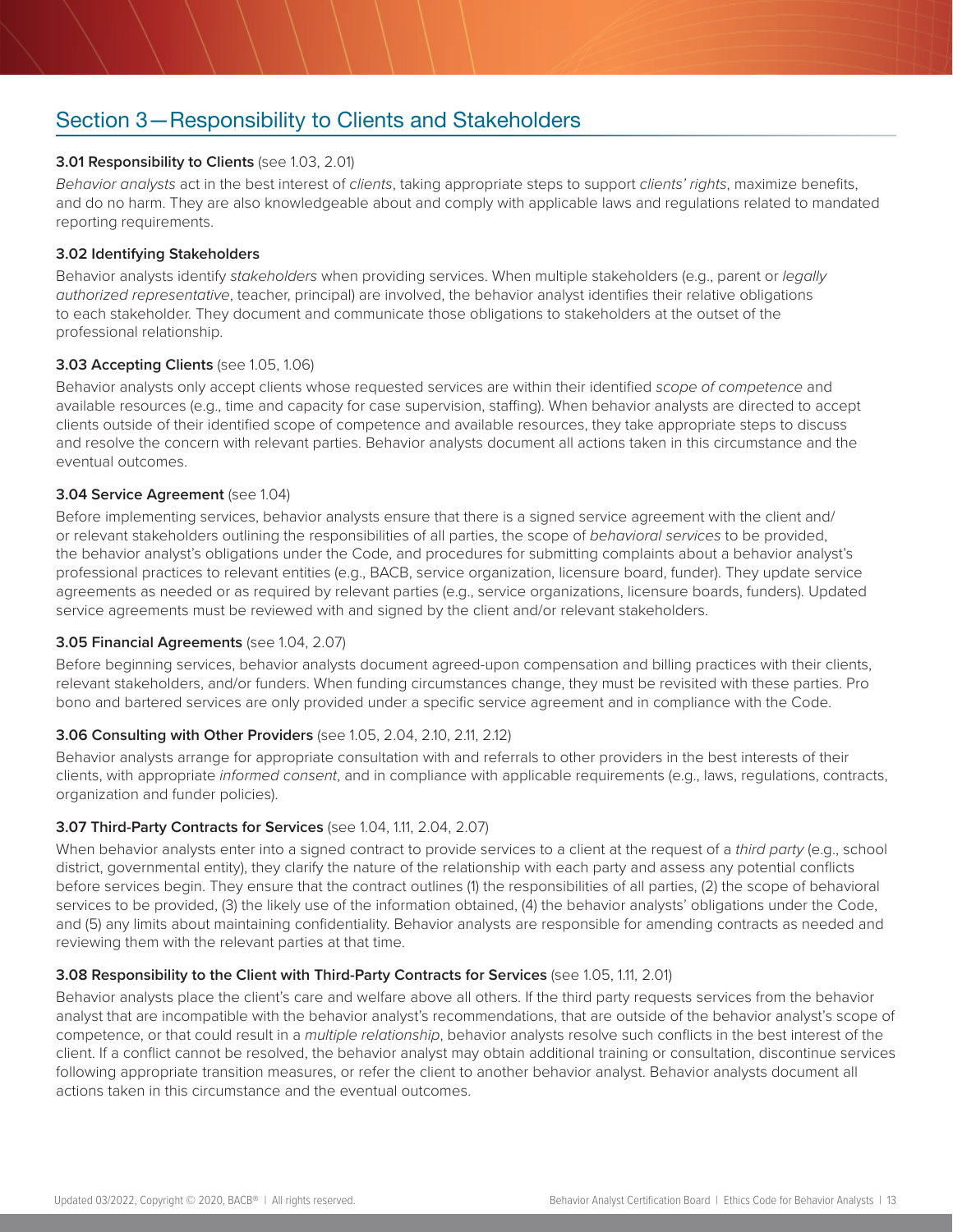#### <span id="page-13-0"></span>**3.09 Communicating with Stakeholders About Third-Party Contracted Services** (2.04, 2.08, 2.09, 2.11)

When providing services at the request of a third party to a minor or individual who does not have the legal right to make personal decisions, behavior analysts ensure that the parent or legally authorized representative is informed of the rationale for and scope of services to be provided, as well as their right to receive copies of all service documentation and data. Behavior analysts are knowledgeable about and comply with all requirements related to informed consent, regardless of who requested the services.

#### **3.10 Limitations of Confidentiality** (see 1.02, 2.03, 2.04)

Behavior analysts inform clients and stakeholders of the limitations of confidentiality at the outset of the professional relationship and when information disclosures are required.

#### **3.11 Documenting Professional Activity** (see 1.04, 2.03, 2.05, 2.06, 2.10)

Throughout the service relationship, behavior analysts create and maintain detailed and high-quality documentation of their professional activities to facilitate provision of services by them or by other professionals, to ensure accountability, and to meet applicable requirements (e.g., laws, regulations, funder and organization policies). Documentation must be created and maintained in a manner that allows for timely communication and transition of services, should the need arise.

#### **3.12 Advocating for Appropriate Services** (1.04, 1.05, 2.01, 2.08)

Behavior analysts advocate for and educate clients and stakeholders about evidence-based assessment and *behaviorchange intervention* procedures. They also advocate for the appropriate amount and level of behavioral service provision and oversight required to meet defined client goals.

#### **3.13 Referrals** (see 1.05, 1.11, 2.01, 2.04, 2.10)

Behavior analysts make referrals based on the needs of the client and/or relevant stakeholders and include multiple providers when available. Behavior analysts disclose to the client and relevant stakeholders any relationships they have with potential providers and any fees or incentives they may receive for the referrals. They document any referrals made, including relevant relationships and fees or incentives received, and make appropriate efforts to follow up with the client and/ or relevant stakeholders.

#### **3.14 Facilitating Continuity of Services** (see 1.03, 2.02, 2.05, 2,08, 2.10)

Behavior analysts act in the best interests of the client to avoid interruption or disruption of services. They make appropriate and timely efforts to facilitate the continuation of behavioral services in the event of planned interruptions (e.g., relocation, temporary leave of absence) and unplanned interruptions (e.g., illness, funding disruption, parent request, emergencies). They ensure that service agreements or contracts include a general plan of action for service interruptions. When a service interruption occurs, they communicate to all relevant parties the steps being taken to facilitate continuity of services. Behavior analysts document all actions taken in this circumstance and the eventual outcomes.

#### **3.15 Appropriately Discontinuing Services** (see 1.03, 2.02, 2.05. 2.10, 2.19)

Behavior analysts include the circumstances for discontinuing services in their service agreement. They consider discontinuing services when: (1) the client has met all behavior-change goals, (2) the client is not benefiting from the service, (3) the behavior analyst and/or their *supervisees* or *trainees* are exposed to potentially harmful conditions that cannot be reasonably resolved, (4) the client and/or relevant stakeholder requests discontinuation, (5) the relevant stakeholders are not complying with the behavior-change intervention despite appropriate efforts to address barriers, or (6) services are no longer funded. Behavior analysts provide the client and/or relevant stakeholders with a written plan for discontinuing services, document acknowledgment of the plan, review the plan throughout the discharge process, and document all steps taken.

#### **3.16 Appropriately Transitioning Services** (see 1.03, 2.02, 2.05. 2.10)

Behavior analysts include in their service agreement the circumstances for transitioning the client to another behavior analyst within or outside of their organization. They make appropriate efforts to effectively manage transitions; provide a written plan that includes target dates, transition activities, and responsible parties; and review the plan throughout the transition. When relevant, they take appropriate steps to minimize disruptions to services during the transition by collaborating with relevant service providers.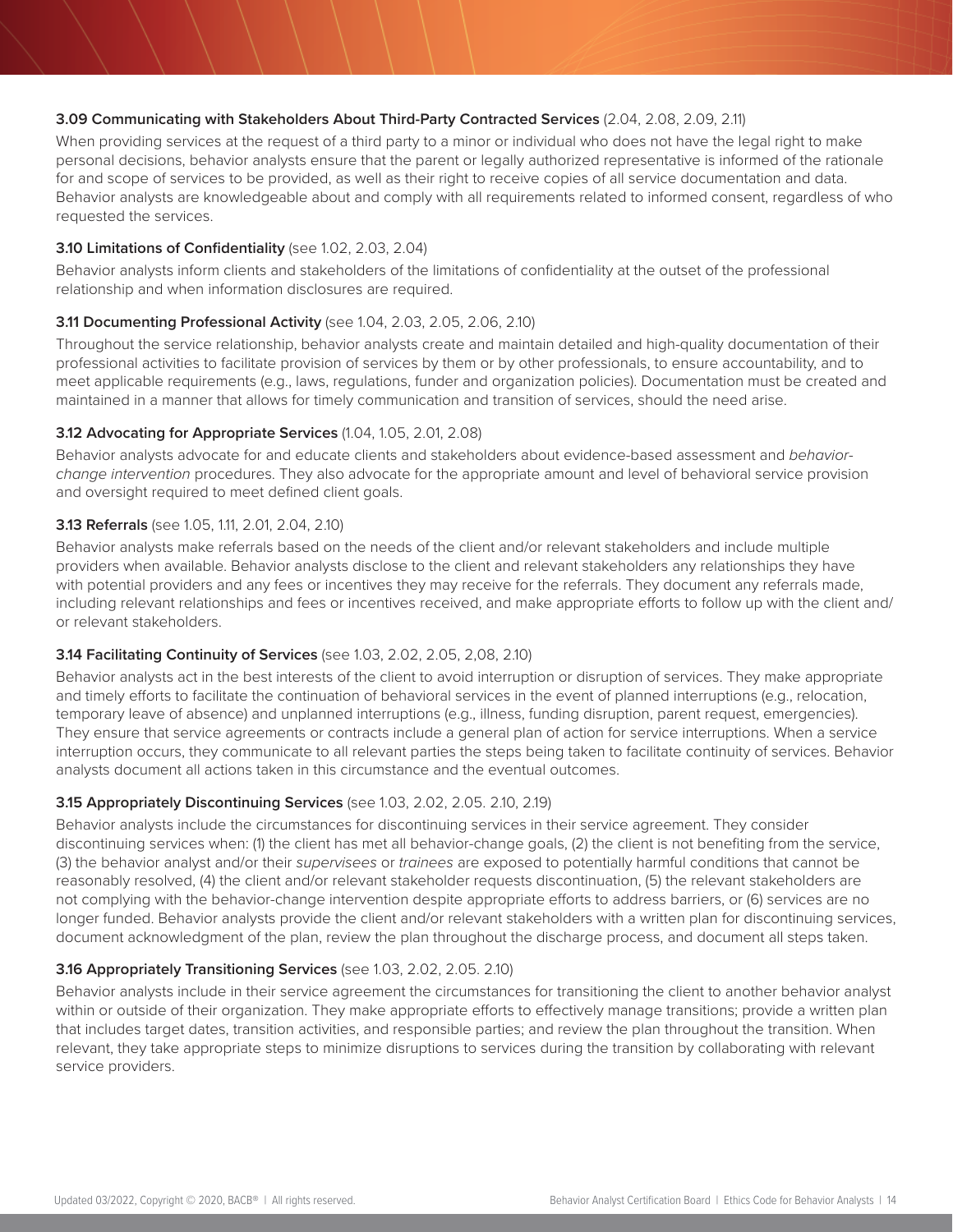# <span id="page-14-0"></span>Section 4—Responsibility to Supervisees and Trainees

#### **4.01 Compliance with Supervision Requirements** (see 1.02)

*Behavior analysts* are knowledgeable about and comply with all applicable supervisory requirements (e.g., BACB rules, licensure requirements, funder and organization policies), including those related to supervision modalities and structure (e.g., in person, video conference, individual, group).

#### **4.02 Supervisory Competence** (see 1.05, 1.06)

Behavior analysts supervise and train others only within their identified *scope of competence*. They provide supervision only after obtaining knowledge and skills in effective supervisory practices, and they continually evaluate and improve their supervisory repertoires through professional development.

#### **4.03 Supervisory Volume** (see 1.02, 1.05, 2.01)

Behavior analysts take on only the number of *supervisees* or *trainees* that allows them to provide effective supervision and training. They are knowledgeable about and comply with any relevant requirements (e.g., BACB rules, licensure requirements, funder and organization policies). They consider relevant factors (e.g., their current client demands, their current supervisee or trainee caseload, time and logistical resources) on an ongoing basis and when deciding to add a supervisee or trainee. When behavior analysts determine that they have met their threshold volume for providing effective supervision, they document this self-assessment and communicate the results to their employer or other relevant parties.

#### **4.04 Accountability in Supervision** (see 1.03)

Behavior analysts are accountable for their supervisory practices. They are also accountable for the professional activities (e.g., client services, supervision, training, research activity, public statements) of their supervisees or trainees that occur as part of the supervisory relationship.

#### **4.05 Maintaining Supervision Documentation** (1.01, 1.02, 1.04, 2.03, 2.05, 3.11)

Behavior analysts create, update, store, and dispose of documentation related to their supervisees or trainees by following all applicable requirements (e.g., BACB rules, licensure requirements, funder and organization policies), including those relating to confidentiality. They ensure that their documentation, and the documentation of their supervisees or trainees, is accurate and complete. They maintain documentation in a manner that allows for the effective transition of supervisory oversight if necessary. They retain their supervision documentation for at least 7 years and as otherwise required by law and other relevant parties and instruct their supervisees or trainees to do the same.

#### **4.06 Providing Supervision and Training** (see 1.02, 1.13 2.01)

Behavior analysts deliver supervision and training in compliance with applicable requirements (e.g., BACB rules, licensure requirements, funder and organization policies). They design and implement supervision and training procedures that are evidence based, focus on positive reinforcement, and are individualized for each supervisee or trainee and their circumstances.

#### **4.07 Incorporating and Addressing Diversity** (see 1.05, 1.06, 1.07, 1.10)

During supervision and training, behavior analysts actively incorporate and address topics related to diversity (e.g., age, disability, ethnicity, gender expression/identity, immigration status, marital/relationship status, national origin, race, religion, sexual orientation, socioeconomic status).

#### **4.08 Performance Monitoring and Feedback** (see 2.02, 2.05, 2.17, 2.18)

Behavior analysts engage in and document ongoing, evidence-based data collection and performance monitoring (e.g., observations, structured evaluations) of supervisees or trainees. They provide timely informal and formal praise and feedback designed to improve performance and document formal feedback delivered. When performance problems arise, behavior analysts develop, communicate, implement, and evaluate an improvement plan with clearly identified procedures for addressing the problem.

#### **4.09 Delegation of Tasks** (see 1.03)

Behavior analysts delegate tasks to their supervisees or trainees only after confirming that they can competently perform the tasks and that the delegation complies with applicable requirements (e.g., BACB rules, licensure requirements, funder and organization policies).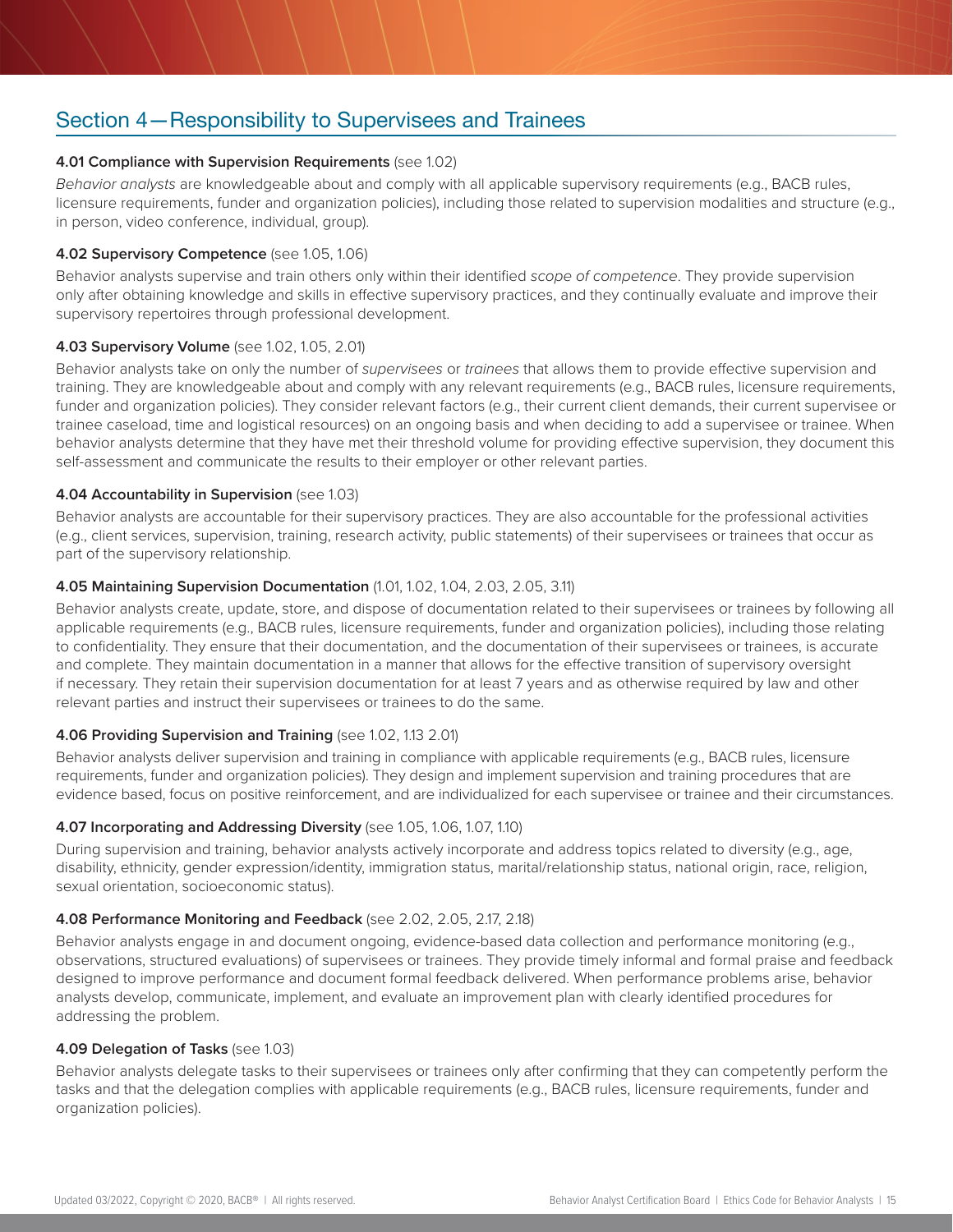#### <span id="page-15-0"></span>**4.10 Evaluating Effects of Supervision and Training** (see 1.03, 2.17, 2.18)

Behavior analysts actively engage in continual evaluation of their own supervisory practices using feedback from others and *client* and supervisee or trainee outcomes. Behavior analysts document those self-evaluations and make timely adjustments to their supervisory and training practices as indicated.

#### **4.11 Facilitating Continuity of Supervision** (see 1.03, 2.02, 3.14)

Behavior analysts minimize interruption or disruption of supervision and make appropriate and timely efforts to facilitate the continuation of supervision in the event of planned interruptions (e.g., temporary leave) or unplanned interruptions (e.g., illness, emergencies). When an interruption or disruption occurs, they communicate to all relevant parties the steps being taken to facilitate continuity of supervision.

#### **4.12 Appropriately Terminating Supervision** (see 1.03, 2.02, 3.15)

When behavior analysts determine, for any reason, to terminate supervision or other services that include supervision, they work with all relevant parties to develop a plan for terminating supervision that minimizes negative impacts to the supervisee or trainee. They document all actions taken in this circumstance and the eventual outcomes.

### Section 5—Responsibility in Public Statements

#### **5.01 Protecting the Rights of Clients, Stakeholders, Supervisees, and Trainees** (see 1.03, 3.01)

*Behavior analysts* take appropriate steps to protect the *rights* of their *clients*, *stakeholders*, *supervisees,* and *trainees* in all *public statements*. Behavior analysts prioritize the rights of their clients in all public statements.

#### **5.02 Confidentiality in Public Statements** (see 2.03, 2.04, 3.10)

In all public statements, behavior analysts protect the confidentiality of their clients, supervisees, and trainees, except when allowed. They make appropriate efforts to prevent accidental or inadvertent sharing of confidential or identifying information.

#### **5.03 Public Statements by Behavior Analysts** (see 1.01, 1.02)

When providing public statements about their professional activities, or those of others with whom they are affiliated, behavior analysts take reasonable precautions to ensure that the statements are truthful and do not mislead or exaggerate either because of what they state, convey, suggest, or omit; and are based on existing research and a behavioral conceptualization. Behavior analysts do not provide specific advice related to a client's needs in public forums.

#### **5.04 Public Statements by Others** (see 1.03)

Behavior analysts are responsible for public statements that promote their professional activities or products, regardless of who creates or publishes the statements. Behavior analysts make reasonable efforts to prevent others (e.g., employers, marketers, clients, stakeholders) from making deceptive statements concerning their professional activities or products. If behavior analysts learn of such statements, they make reasonable efforts to correct them. Behavior analysts document all actions taken in this circumstance and the eventual outcomes.

#### **5.05 Use of Intellectual Property** (see 1.01, 1.02, 1.03)

Behavior analysts are knowledgeable about and comply with intellectual property laws, including obtaining permission to use materials that have been trademarked or copyrighted or can otherwise be claimed as another's intellectual property as defined by law. Appropriate use of such materials includes providing citations, attributions, and/or trademark or copyright symbols. Behavior analysts do not unlawfully obtain or disclose proprietary information, regardless of how it became known to them.

#### **5.06 Advertising Nonbehavioral Services** (see 1.01, 1.02, 2.01)

Behavior analysts do not advertise nonbehavioral services as *behavioral services*. If behavior analysts provide nonbehavioral services, those services must be clearly distinguished from their behavioral services and BACB certification with the following disclaimer: "These interventions are not behavioral in nature and are not covered by my BACB certification." This disclaimer is placed alongside the names and descriptions of all nonbehavioral interventions. If a behavior analyst is employed by an organization that violates this Code standard, the behavior analyst makes reasonable efforts to remediate the situation, documenting all actions taken and the eventual outcomes.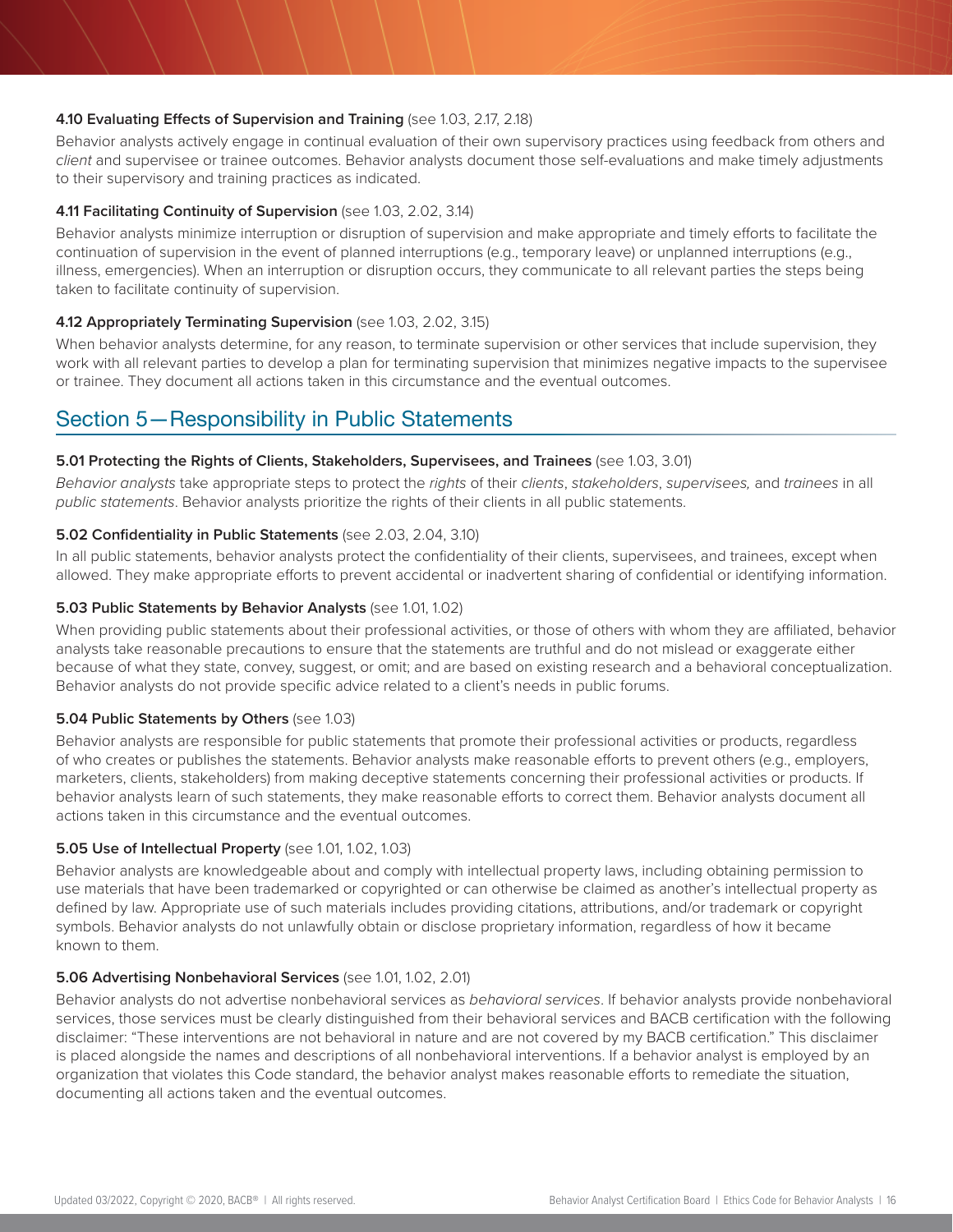#### <span id="page-16-0"></span>**5.07 Soliciting Testimonials from Current Clients for Advertising** (see 1.11, 1.13, 2.11, 3.01, 3.10)

Because of the possibility of undue influence and implicit coercion, behavior analysts do not solicit *testimonials* from current clients or stakeholders for use in advertisements designed to obtain new clients. This does not include unsolicited reviews on *websites* where behavior analysts cannot control content, but such content should not be used or shared by the behavior analyst. If a behavior analyst is employed by an organization that violates this Code standard, the behavior analyst makes reasonable efforts to remediate the situation, documenting all actions taken and the eventual outcomes.

#### **5.08 Using Testimonials from Former Clients for Advertising** (see 2.03, 2.04, 2.11, 3.01, 3.10)

When soliciting testimonials from former clients or stakeholders for use in advertisements designed to obtain new clients, behavior analysts consider the possibility that former clients may re-enter services. These testimonials must be identified as solicited or unsolicited, include an accurate statement of the relationship between the behavior analyst and the testimonial author, and comply with all applicable privacy and confidentiality laws. When soliciting testimonials from former clients or stakeholders, behavior analysts provide them with clear and thorough descriptions about where and how the testimonial will appear, make them aware of any risks associated with the disclosure of their private information, and inform them that they can rescind the testimonial at any time. If a behavior analyst is employed by an organization that violates this Code standard, the behavior analyst makes reasonable efforts to remediate the situation, documenting all actions taken and the eventual outcomes.

#### **5.09 Using Testimonials for Nonadvertising Purposes** (see 1.02, 2.03. 2.04, 2.11, 3.01, 3.10)

Behavior analysts may use testimonials from former or current clients and stakeholders for nonadvertising purposes (e.g., fundraising, grant applications, dissemination of information about ABA) in accordance with applicable laws. If a behavior analyst is employed by an organization that violates this Code standard, the behavior analyst makes reasonable efforts to remediate the situation, documenting all actions taken and the eventual outcomes.

#### **5.10 Social Media Channels and Websites** (see 1.02, 2.03, 2.04, 2.11, 3.01, 3.10)

Behavior analysts are knowledgeable about the risks to privacy and confidentiality associated with the use of *social media channels* and websites and they use their respective professional and personal accounts accordingly. They do not publish information and/or *digital content* of clients on their **personal** social media accounts and websites. When publishing information and/or digital content of clients on their **professional** social media accounts and websites, behavior analysts ensure that for each publication they (1) obtain *informed consent* before publishing, (2) include a disclaimer that informed consent was obtained and that the information should not be captured and reused without express permission, (3) publish on social media channels in a manner that reduces the potential for sharing, and (4) make appropriate efforts to prevent and correct misuse of the shared information, documenting all actions taken and the eventual outcomes. Behavior analysts frequently monitor their social media accounts and websites to ensure the accuracy and appropriateness of shared information.

#### **5.11 Using Digital Content in Public Statements** (see 1.02, 1.03, 2.03, 2.04, 2.11, 3.01, 3.10)

Before publicly sharing information about clients using digital content, behavior analysts ensure confidentiality, obtain informed consent before sharing, and only use the content for the intended purpose and audience. They ensure that all shared media is accompanied by a disclaimer indicating that informed consent was obtained. If a behavior analyst is employed by an organization that violates this Code standard, the behavior analyst makes reasonable efforts to remediate the situation, documenting all actions taken and the eventual outcomes.

### Section 6—Responsibility in Research

#### **6.01 Conforming with Laws and Regulations in Research** (see 1.02)

*Behavior analysts* plan and conduct *research* in a manner consistent with all applicable laws and regulations, as well as requirements by organizations and institutions governing research activity.

#### **6.02 Research Review** (see 1.02, 1.04, 3.01)

Behavior analysts conduct research, whether independent of or in the context of service delivery, only after approval by a formal *research review committee*.

#### **6.03 Research in Service Delivery** (see 1.02, 1.04, 2.01, 3.01)

Behavior analysts conducting research in the context of service delivery must arrange research activities such that *client* services and client welfare are prioritized. In these situations, behavior analysts must comply with all ethics requirements for both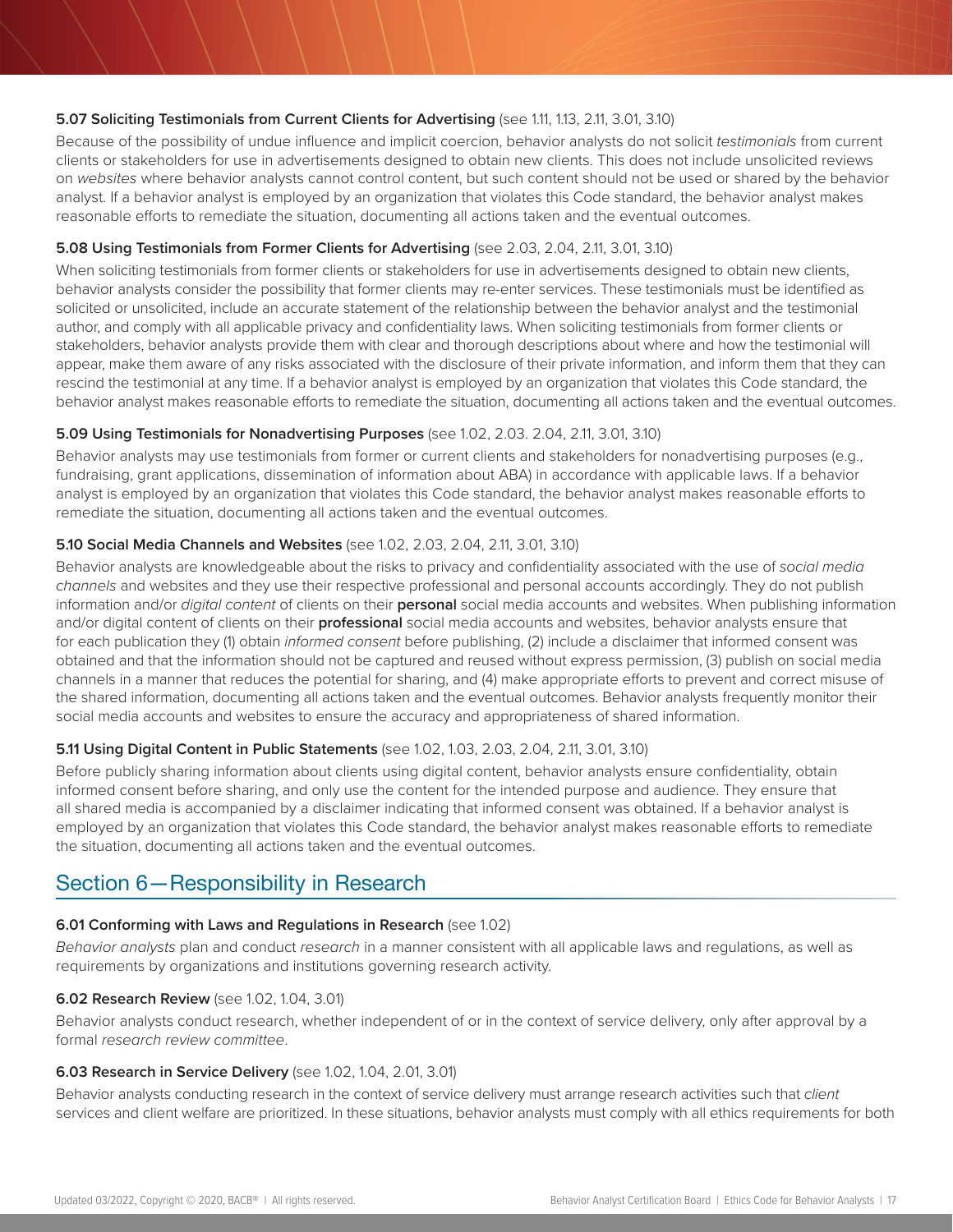<span id="page-17-0"></span>service delivery and research within the Code. When professional services are offered as an incentive for research participation, behavior analysts clarify the nature of the services, and any potential risks, obligations, and limitations for all parties.

#### **6.04 Informed Consent in Research** (see 1.04, 2.08, 2.11)

Behavior analysts are responsible for obtaining *informed consent* (and *assent* when relevant) from potential *research participants* under the conditions required by the research review committee. When behavior analysts become aware that data obtained from past or current clients, *stakeholders*, *supervisees,* and/or *trainees* during typical service delivery might be disseminated to the scientific community, they obtain informed consent for use of the data before dissemination, specify that services will not be impacted by providing or withholding consent, and make available the right to withdraw consent at any time without penalty.

#### **6.05 Confidentiality in Research** (see 2.03, 2.04, 2.05)

Behavior analysts prioritize the confidentiality of their research participants except under conditions where it may not be possible. They make appropriate efforts to prevent accidental or inadvertent sharing of confidential or identifying information while conducting research and in any dissemination activity related to the research (e.g., disguising or removing confidential or identifying information).

#### **6.06 Competence in Conducting Research** (see 1.04, 1.05, 1.06, 3.01)

Behavior analysts only conduct research independently after they have successfully conducted research under a supervisor in a defined relationship (e.g., thesis, dissertation, mentored research project). Behavior analysts and their assistants are permitted to perform only those research activities for which they are appropriately trained and prepared. Before engaging in research activities for which a behavior analyst has not received training, they seek the appropriate training and become demonstrably competent or they collaborate with other professionals who have the required competence. Behavior analysts are responsible for the ethical conduct of all personnel assigned to the research project.

#### **6.07 Conflict of Interest in Research and Publication** (see 1.01, 1.11, 1.13)

When conducting research, behavior analysts identify, disclose, and address *conflicts of interest* (e.g., personal, financial, organization related, service related). They also identify, disclose, and address conflicts of interest in their publication and editorial activities.

#### **6.08 Appropriate Credit** (see 1.01, 1.11, 1.13)

Behavior analysts give appropriate credit (e.g., authorship, author-note acknowledgment) to research contributors in all dissemination activities. Authorship and other publication acknowledgments accurately reflect the relative scientific or professional contributions of the individuals involved, regardless of their professional status (e.g., professor, student).

#### **6.09 Plagiarism** (see 1.01)

Behavior analysts do not present portions or elements of another's work or data as their own. Behavior analysts only republish their previously published data or text when accompanied by proper disclosure.

#### **6.10 Documentation and Data Retention in Research** (see 2.03, 2.05, 3.11, 4.05)

Behavior analysts must be knowledgeable about and comply with all applicable standards (e.g., BACB rules, laws, research review committee requirements) for storing, transporting, retaining, and destroying physical and electronic documentation related to research. They retain identifying documentation and data for the longest required duration. Behavior analysts destroy physical documentation after making deidentified digital copies or summaries of data (e.g., reports and graphs) when permitted by relevant entities.

#### **6.11 Accuracy and Use of Data** (see 1.01, 2.17, 5.03)

Behavior analysts do not fabricate data or falsify results in their research, publications, and presentations. They plan and carry out their research and describe their procedures and findings to minimize the possibility that their research and results will be misleading or misinterpreted. If they discover errors in their published data they take steps to correct them by following publisher policy. Data from research projects are presented to the public and scientific community in their entirety whenever possible. When that is not possible, behavior analysts take caution and explain the exclusion of data (whether single data points, or partial or whole data sets) from presentations or manuscripts submitted for publication by providing a rationale and description of what was excluded.